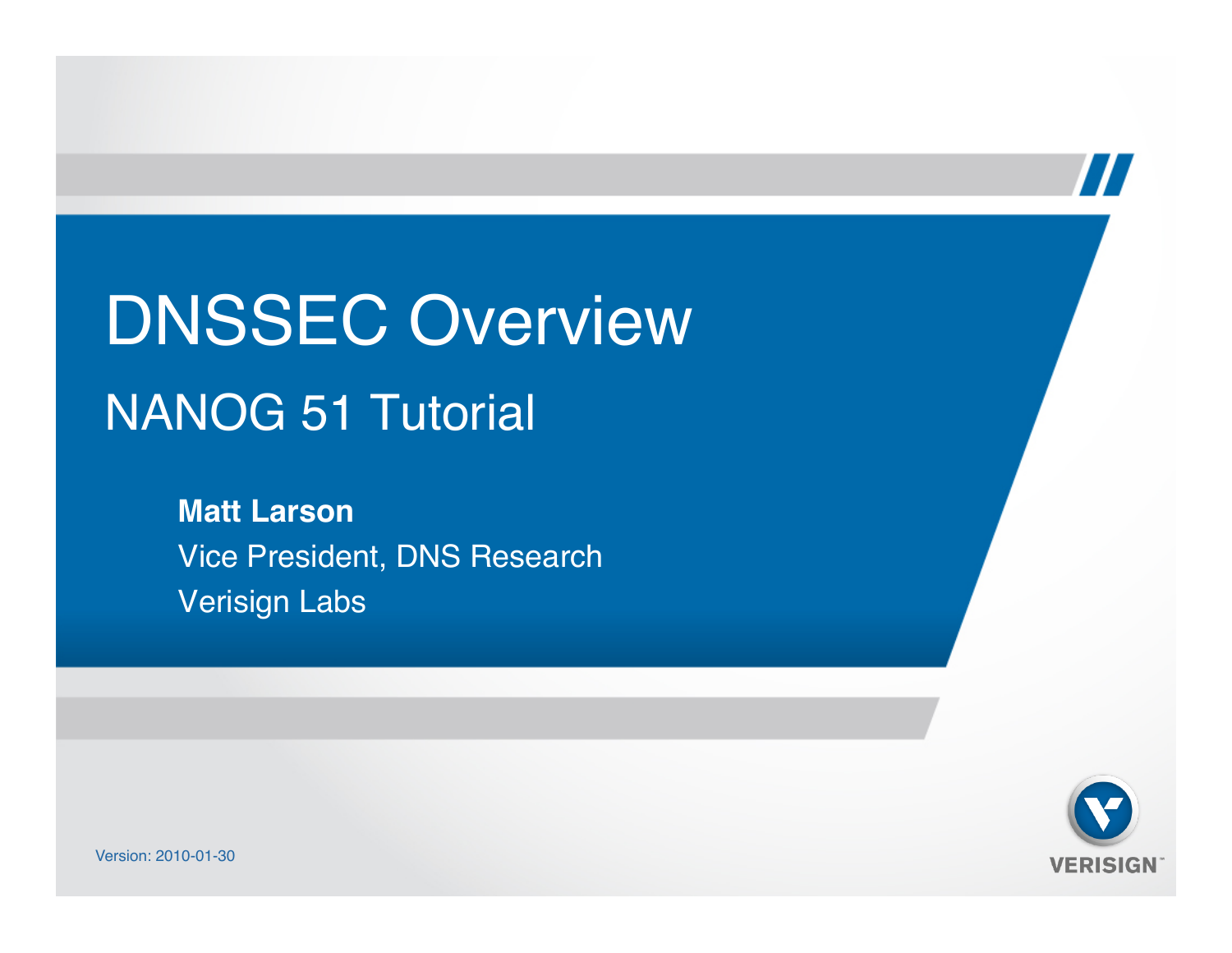# **DNS Security**



- DNS has no security
- One UDP packet for query, one UDP packet for response
- Must rely on source IP-based authentication
- Easily spoofed
- Clever resolvers help a lot
- But we need something better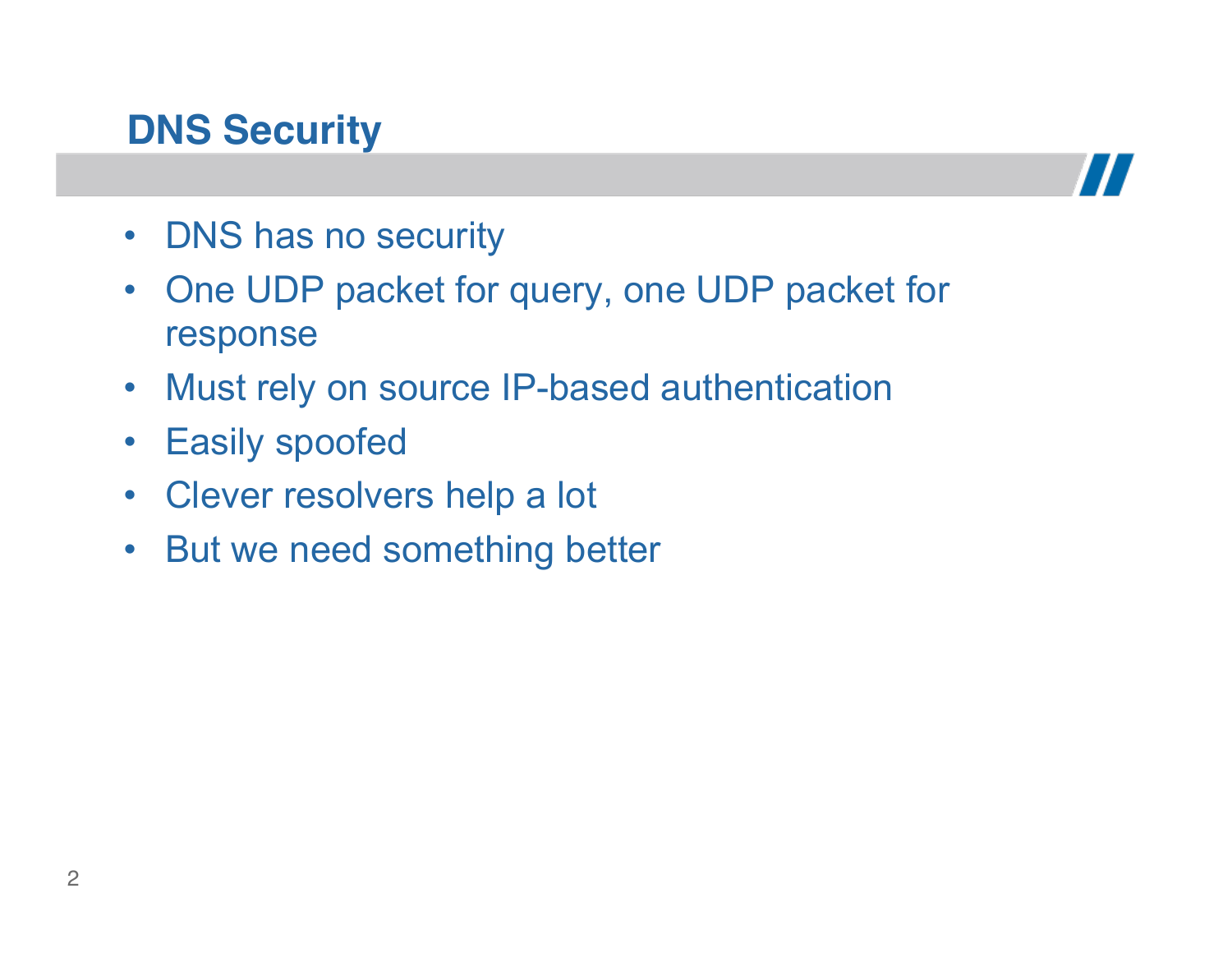# **DNSSEC Timeline**



- 1993: Discussion of secure DNS begins
- 1994: First draft of possible standard published
- 1997: RFC 2065 published (DNSSEC is an IETF standard)
- 1999: RFC 2535 published (DNSSEC standard is revised)
- 2005: Total rewrite of standards published
	- RFC 4033 (Introduction and Requirements)
	- RFC 4034 (New Resource Records)
	- RFC 4035 (Protocol Changes)
- July 15, 2010: Root zone signed
- July 29, 2010: *.edu* signed
- December 9, 2010: *.net* signed
- March 31, 2011: *.com* signed (planned)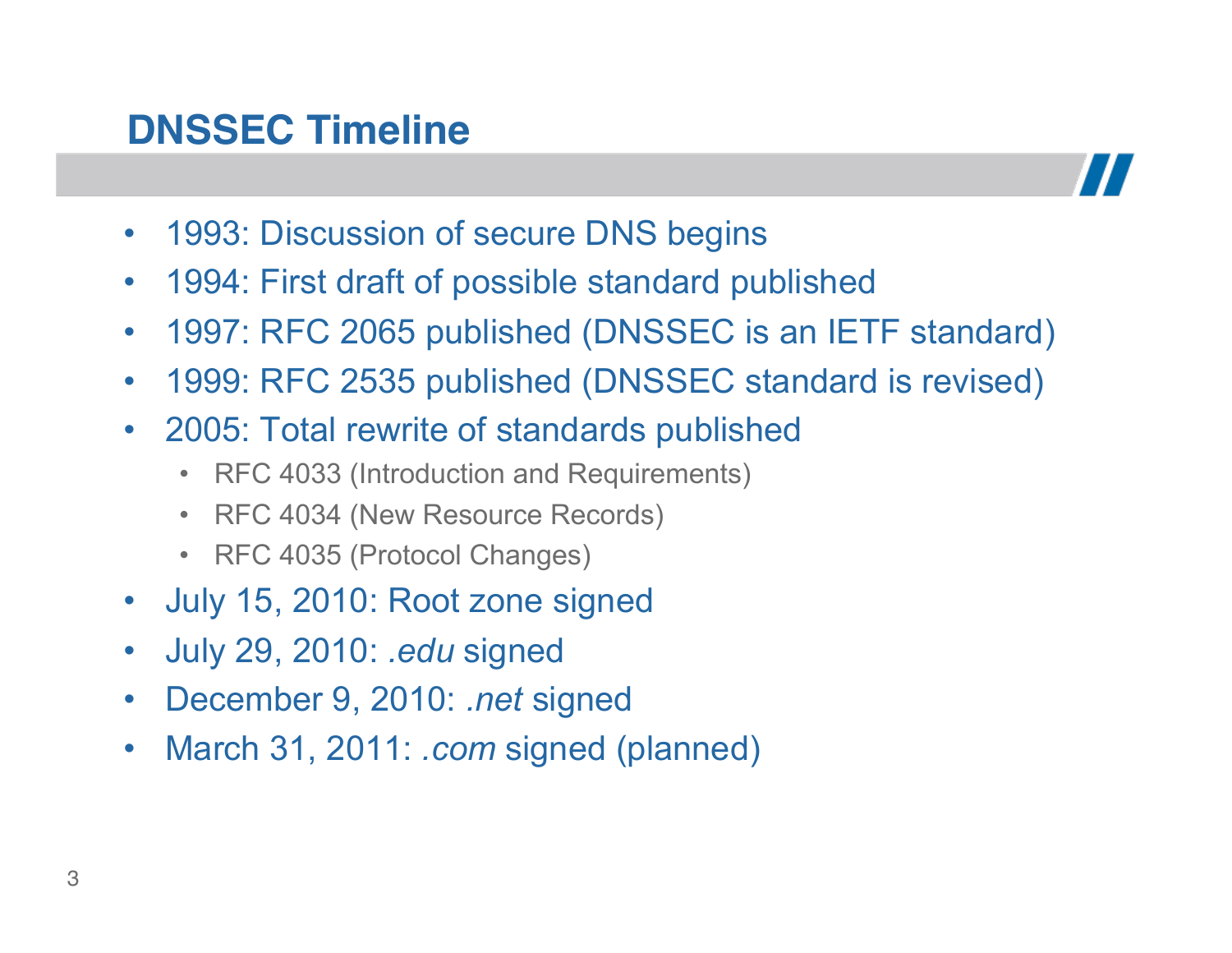#### **What DNSSEC Does**



- DNSSEC uses public key cryptography and digital signatures to provide:
	- Data origin authentication
		- "Did this DNS response really come from the *.com* zone?"
	- Data integrity
		- "Did an attacker (e.g., a man-in-the-middle) modify the data in this response since it was signed?"
- Bottom line: DNSSEC offers protection against spoofing of DNS data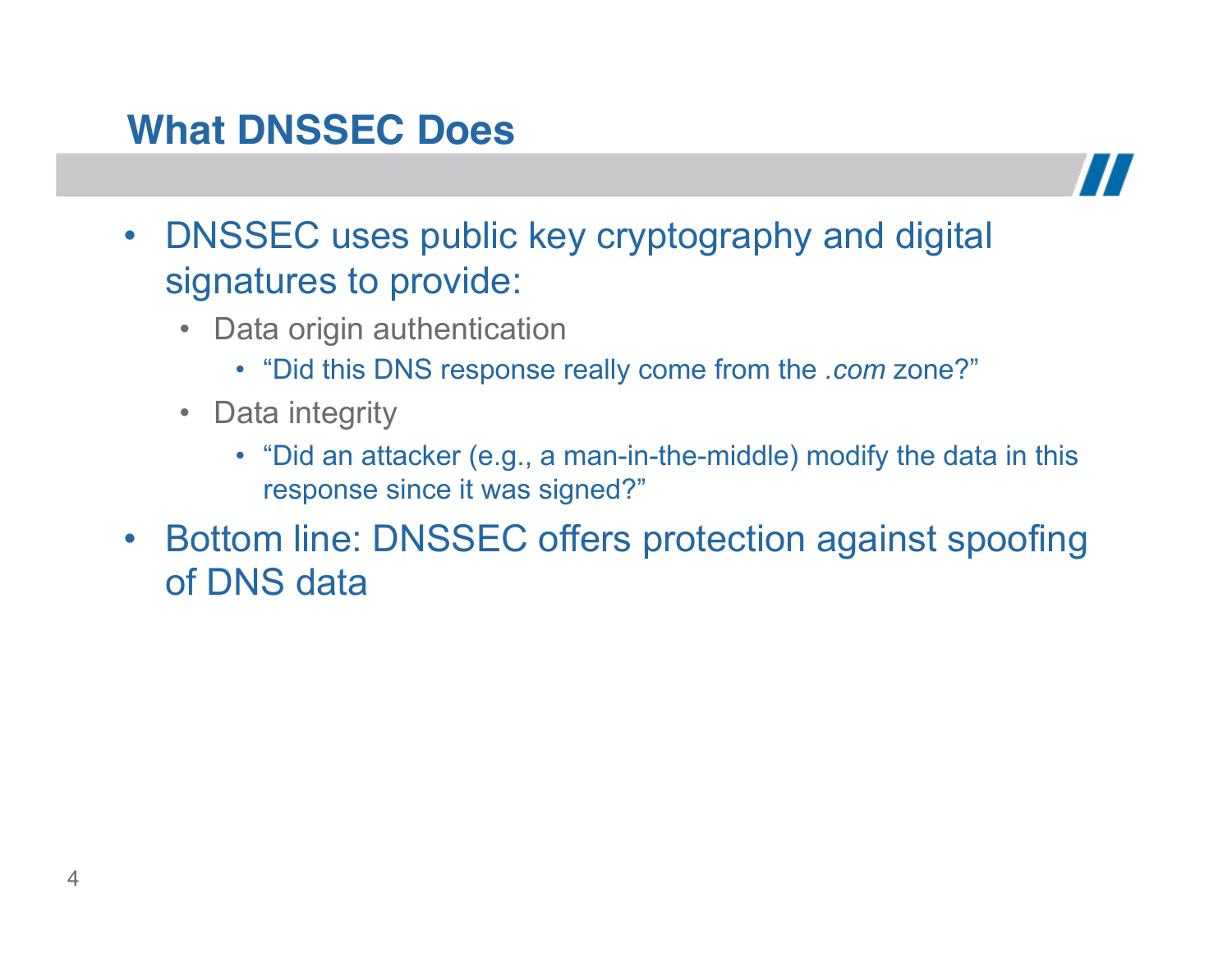# **What DNSSEC Doesn't Do**

- DNSSEC does not:
	- Provide any confidentiality for DNS data
		- I.e., no encryption
		- The data in the DNS is public, after all
	- Address attacks against the name server itself
		- Denial of service,
		- Packets of death,
		- etc.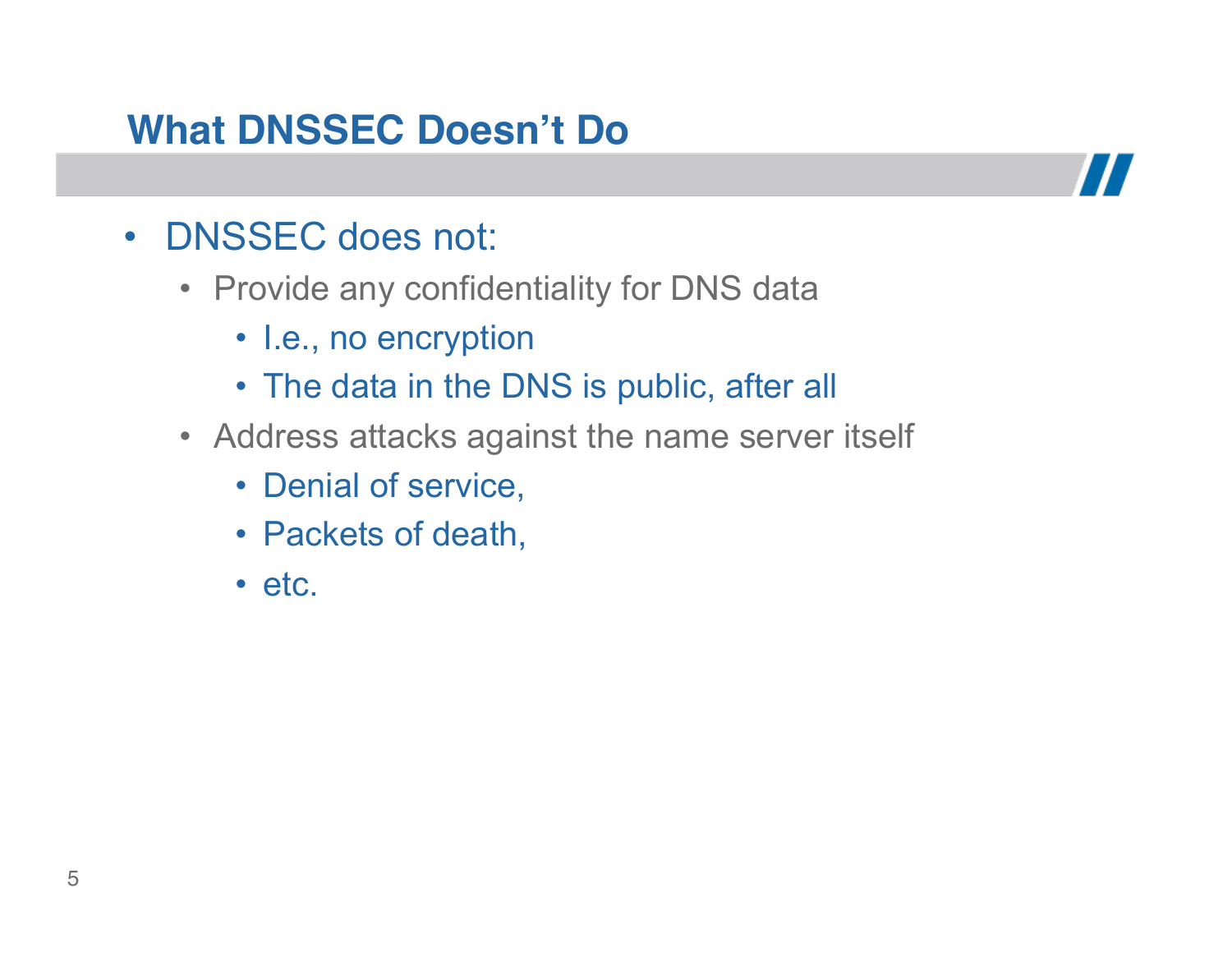# **Key Pairs**



- In DNSSEC, each zone has a public/private key pair
- The zone's public key is stored in the new **DNSKEY**  record
- The zone's private key is kept safe
	- Stored offline (ideally)
	- Perhaps held in an HSM (Hardware Security Module)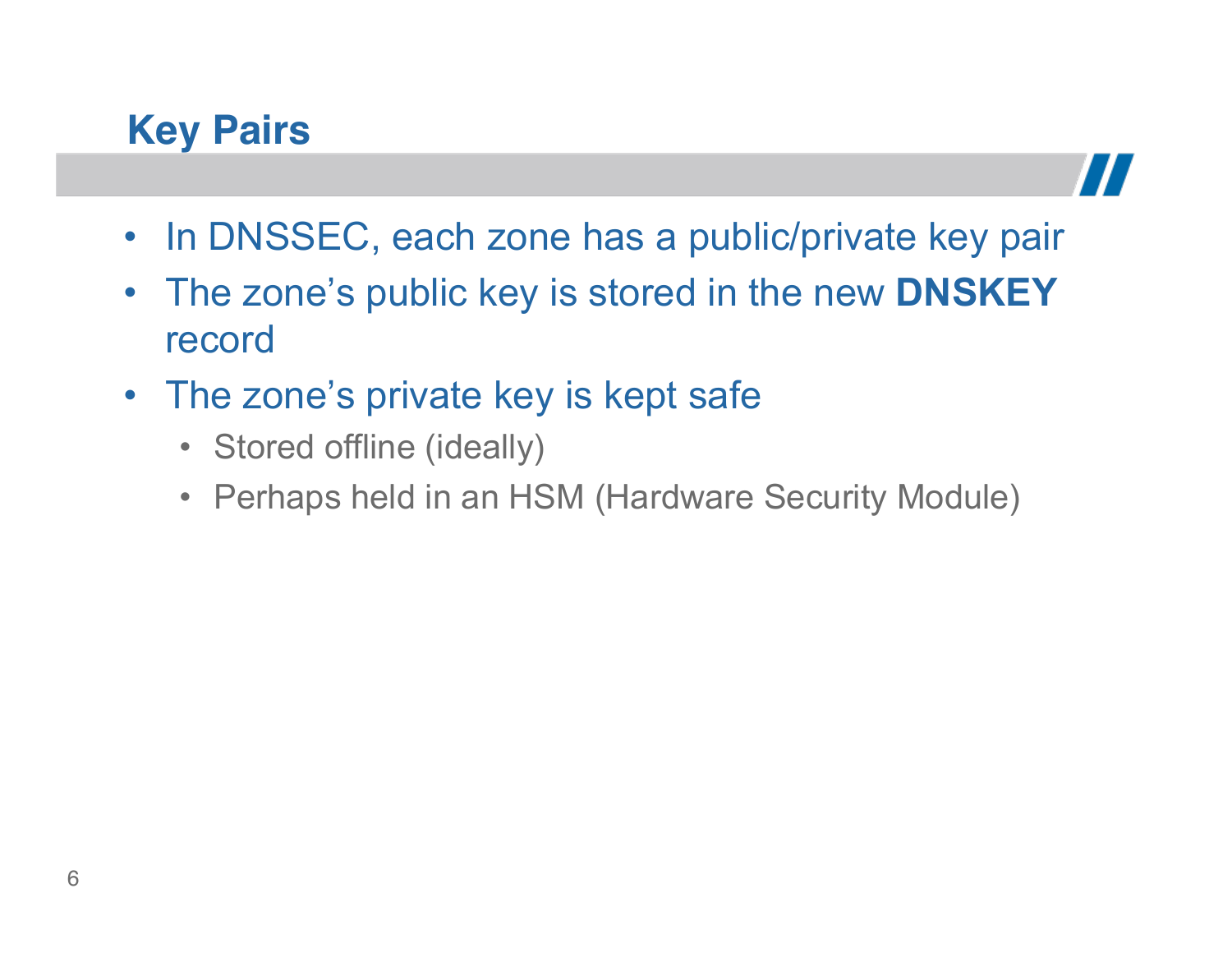# **The DNSKEY Record**

| test.com.<br><b>DNSKEY</b>                  | 256 3 5<br>AwEAAda013Wp4CQaUBrExCIRZCYpT5K93FIP<br>vOXfTkgT4LtMzEwRYnAONhKgpAaC7rAm2Jn+<br>VlYnzIqmwELmn0EqI/e7cV8Bao94dX3xdcK+<br>kZ6t5Of1hOLalyn/nsKZ1H247VsEE62lHQNB<br>4nxPBHIpwURLqd9ilTsSeLxG56PdCVuJ<br>$key id = 41148$ |
|---------------------------------------------|---------------------------------------------------------------------------------------------------------------------------------------------------------------------------------------------------------------------------------|
| <b>DNSKEY</b>                               | 257 3 5<br>AwEAAckFh2HajtLkZr5JpNxjuhwnCOSlMuoV<br>ZKs+EfmrEoQ+oUs1KM5Nc93XPdq4WTbNwBi8<br>MYzdBDVZQys0byZzrm3VaPjJ/FIFOG8unhyn                                                                                                 |
| <b>DNSKEY record's fields:</b><br>$\bullet$ | mWUMmk4azYYvq0YOSbJf1vzAJbF842+a3hFm<br>5vTvuKZ8w9EhPd0rim0MBCV3jNetk/E9                                                                                                                                                        |

- 256 or 257, the 16-bit flags field ) ; key id = 46894
	- Bit 7 is set to indicate a DNSSEC zone key
	- Bit 0 is set to indicate a key-signing key (KSK)
	- **3**, the protocol octet
		- Will always be 3 to signify DNSSEC
	- **5**, the DNSKEY algorithm number (RSA with SHA1)
	- The public key itself, in base64
		- 1024-bit RSA keys in this example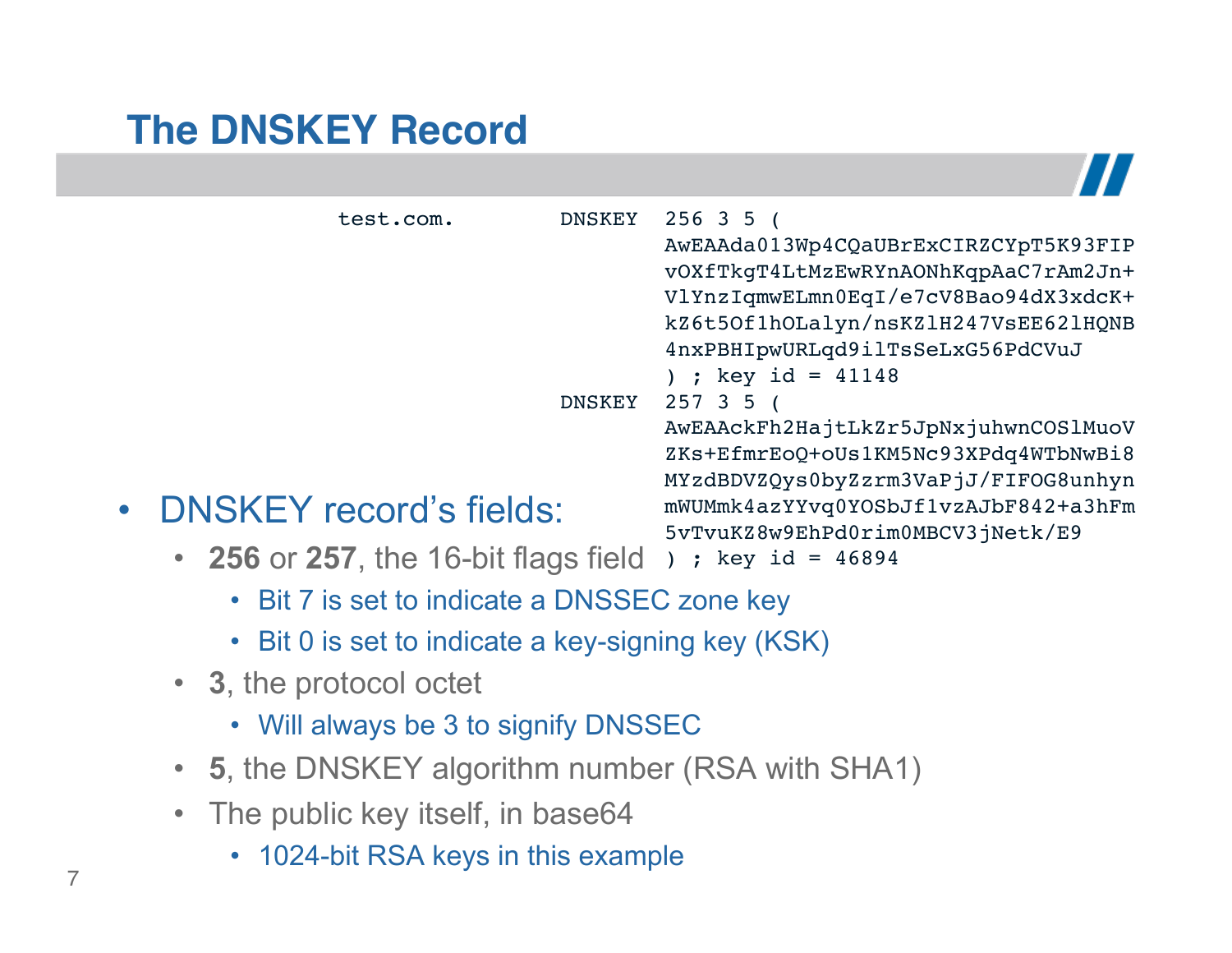# **Digital Signatures**



- A zone's private key signs each resource record set (RRset) in a zone
	- RRset: records with same owner, class and type
		- Domain name *www.test.com*, class IN, type A
		- *www.test.com* / IN / A
- Each RRset's digital signature is stored in an **RRSIG**  record
- Not all information in a zone is signed:
	- Delegation information (delegating NS records and glue A/AAAA records) is not signed
	- These records "really" belong to the child zone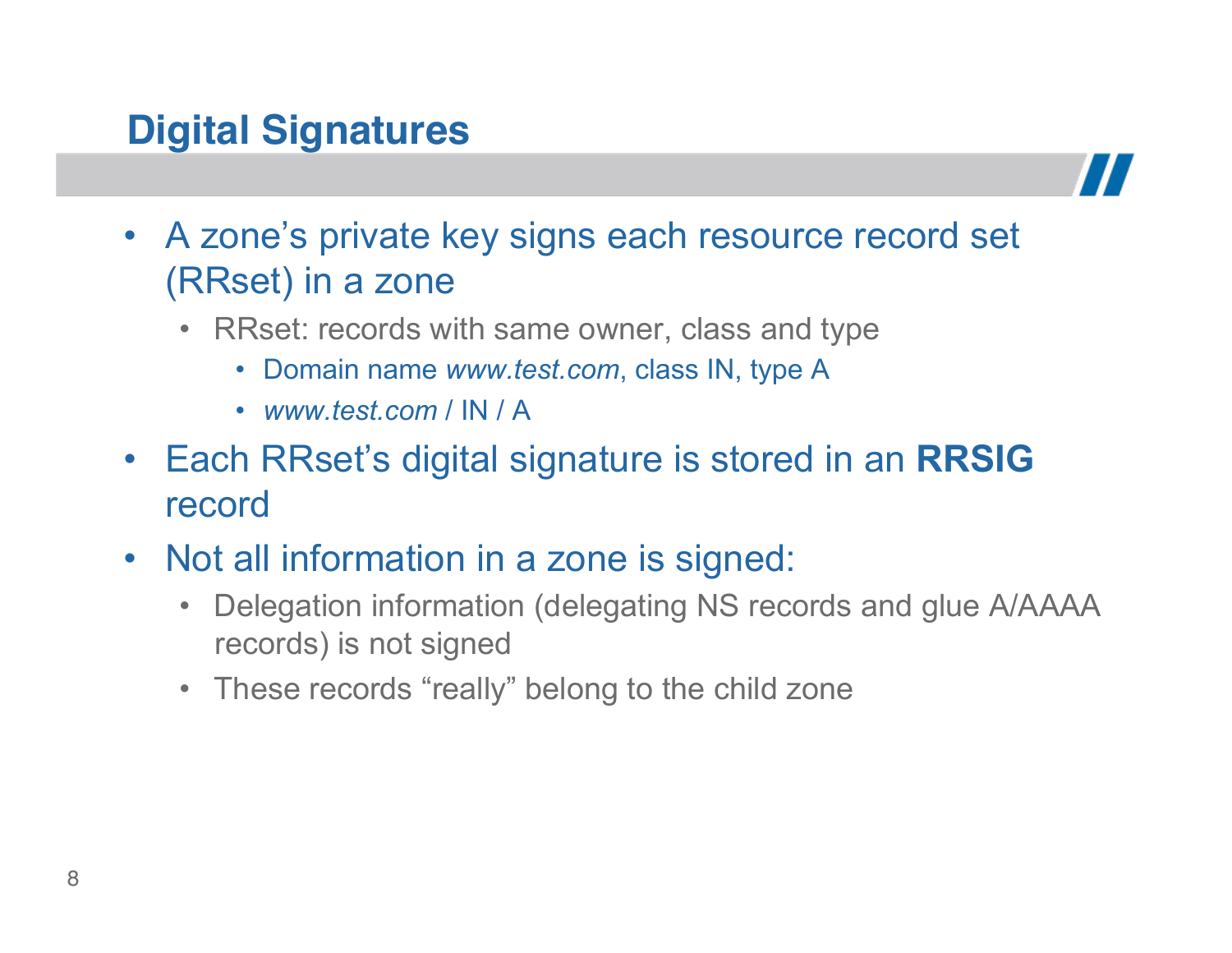# **The RRSIG Record**



- www.test.com. 86400 A 192.0.2.1 86400 A 192.0.2.2
	- 86400 RRSIG A 5 3 86400 20090507235959 ( 20090501000000 41148 test.com. s8dMOWQjoTKEo1bsK+EYUY+32Bd84300FcJf lqthv1u60DVDVobllhqt0AaiD/dlnn7Yask6 xGe0u0lBbm06bsq28KP5rf9cR4bmmx68V1pQ IKcm1Tx/Y1ixJHFiRMxMoEoiZp1sR9x/YIHL C7F+4Xuk8sePEzz9vA92puhtkSA= )
- RRSIG record's fields:
	- **A**, the type of records signed
	- **5**, the digital signature algorithm used (RSA with SHA1)
	- **3**, the number of labels in the signed name
	- **86400**, the original time-to-live on the records signed
	- **20090507235959**, when the signature expires
	- **20090501000000**, when the records were signed
	- **41148**, the key ID/tag/footprint
	- **test.com.**, the signer's name
	- Finally, the digital signature itself, in base64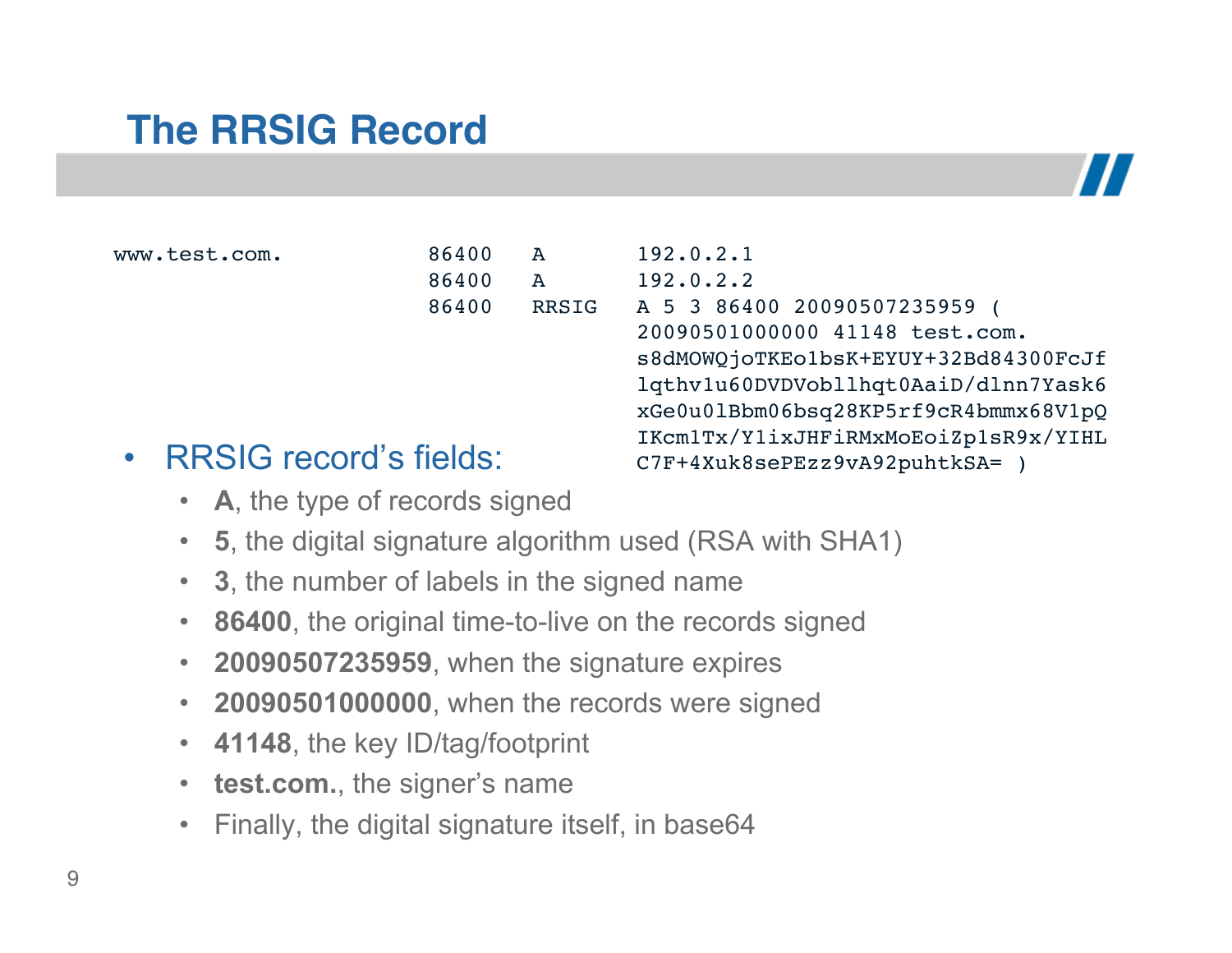# **Proving Something Doesn't Exist**

- Negative errors:
	- Name Error (NXDOMAIN)
	- "No such data" (NOERROR/0)
- How do you prove cryptographically that the RRset doesn't exist?
- Could sign negative responses "on the fly"
- Or sign something ahead of time: the **NSEC** record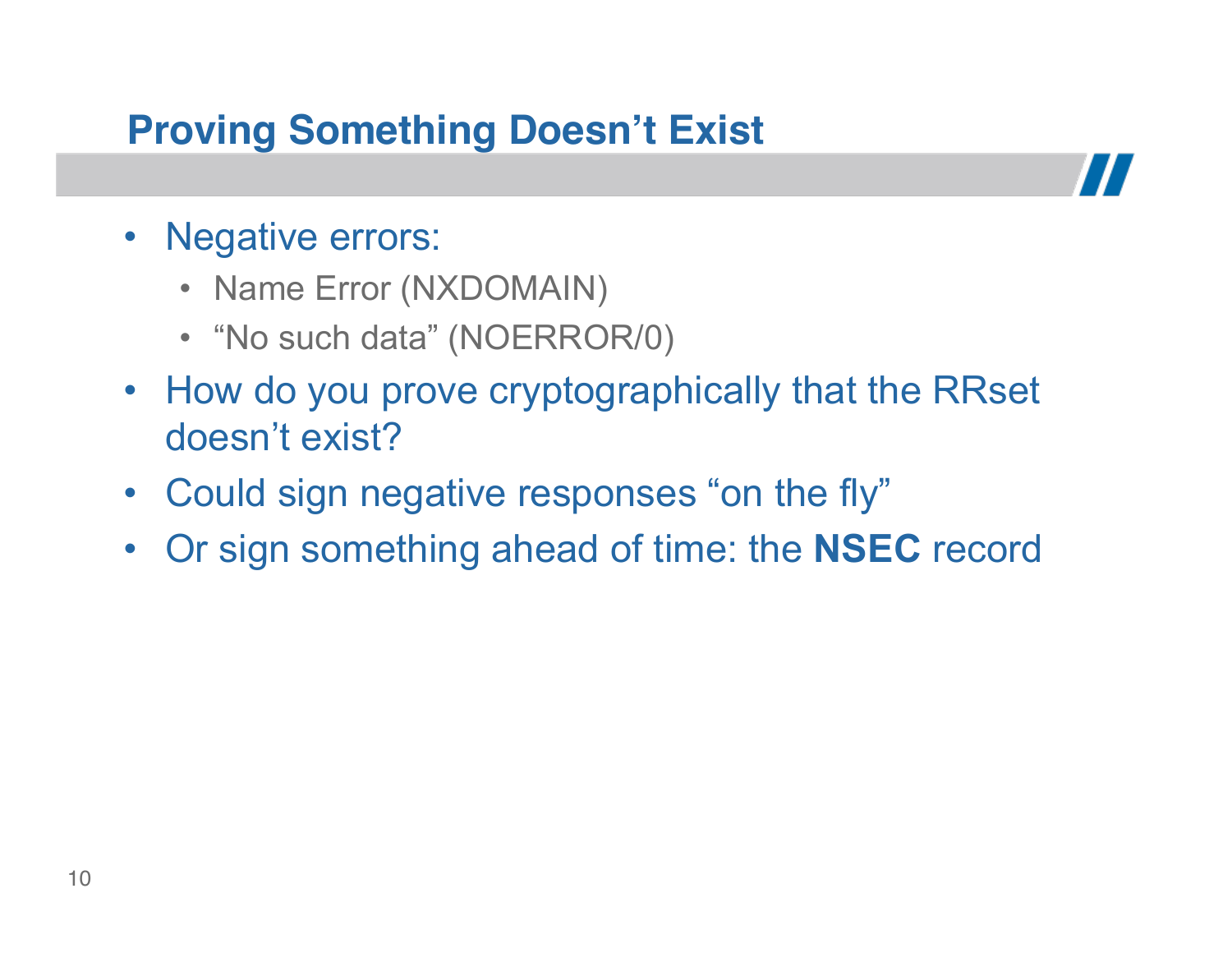# **The NSEC Record**



- The NSEC record spans a gap between two domain names in a zone
- The NSEC record...
	- Resides at a given domain name
	- Specifies what types exist at that name
	- Points to the next domain name in the zone
- Notion of a "next" record implies a canonical order
- Labels in a domain name are sorted by:
	- Shifting all characters to lowercase
	- Sorting non-existent bytes ahead of "0"
	- Sorting lexicographically from the highest-level label to the lowest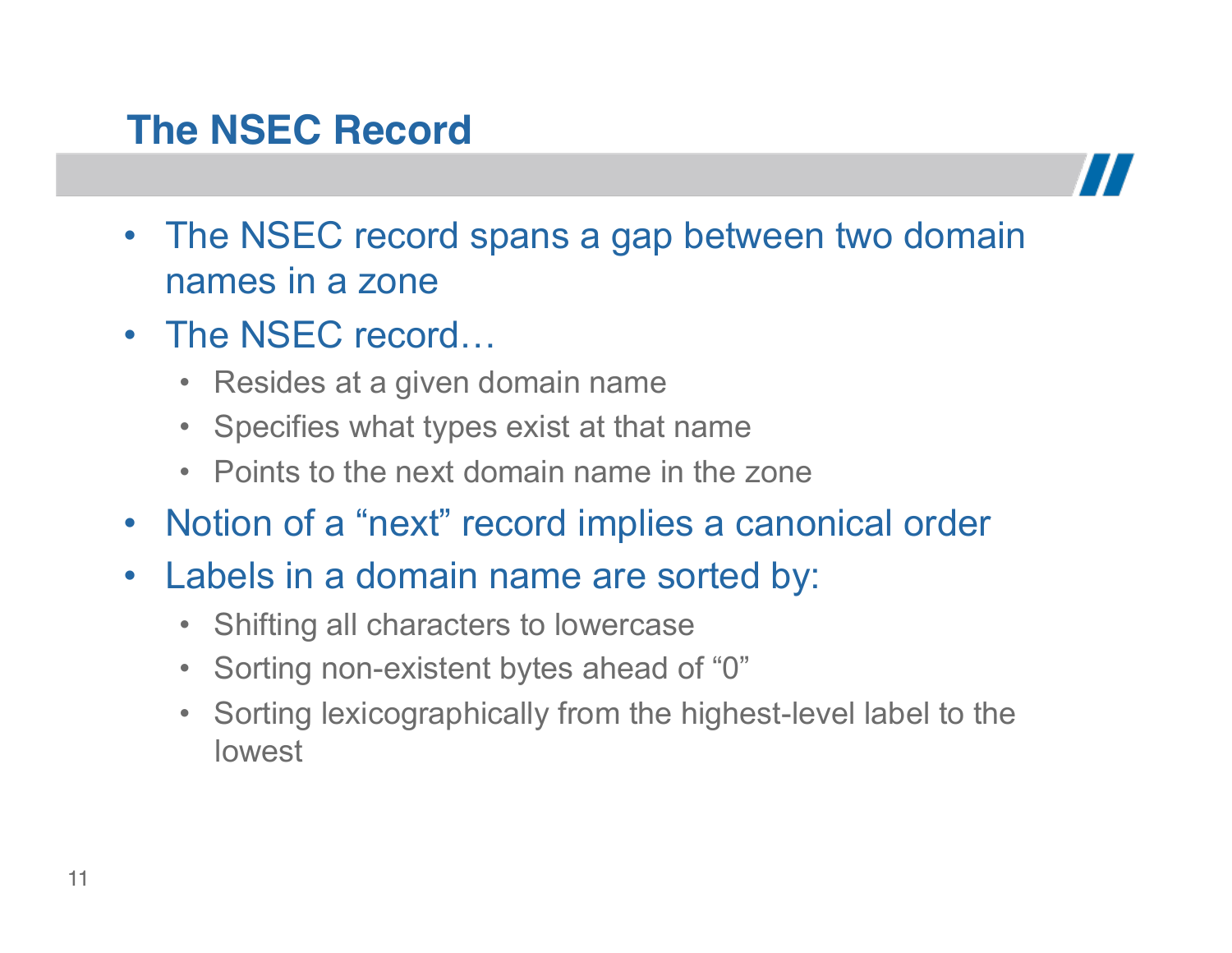#### **Ordering a Zone**



• So the following example zone:

| test.com.  | <b>SOA</b>   | ns.test.com.<br>root.test.com. |  |  |
|------------|--------------|--------------------------------|--|--|
|            |              | 2009041800 1h 10m 30d 1d)      |  |  |
|            | <b>NS</b>    | ns.test.com.                   |  |  |
|            | A            | 10.0.0.1                       |  |  |
|            | <b>MX</b>    | 0 mail.test.com.               |  |  |
| ns         | A            | 10.0.0.1                       |  |  |
| mail       | Α            | 10.0.0.2                       |  |  |
| <b>WWW</b> | A            | 10.0.0.3                       |  |  |
| ftp        | <b>CNAME</b> | www.test.com.                  |  |  |
| west       | <b>NS</b>    | ns.west.test.com.              |  |  |
| ns.west    | A            | 10.0.0.5                       |  |  |
| east       | <b>NS</b>    | ns.east.test.com.              |  |  |
| ns.east    | A            | 10.0.0.6                       |  |  |
|            |              |                                |  |  |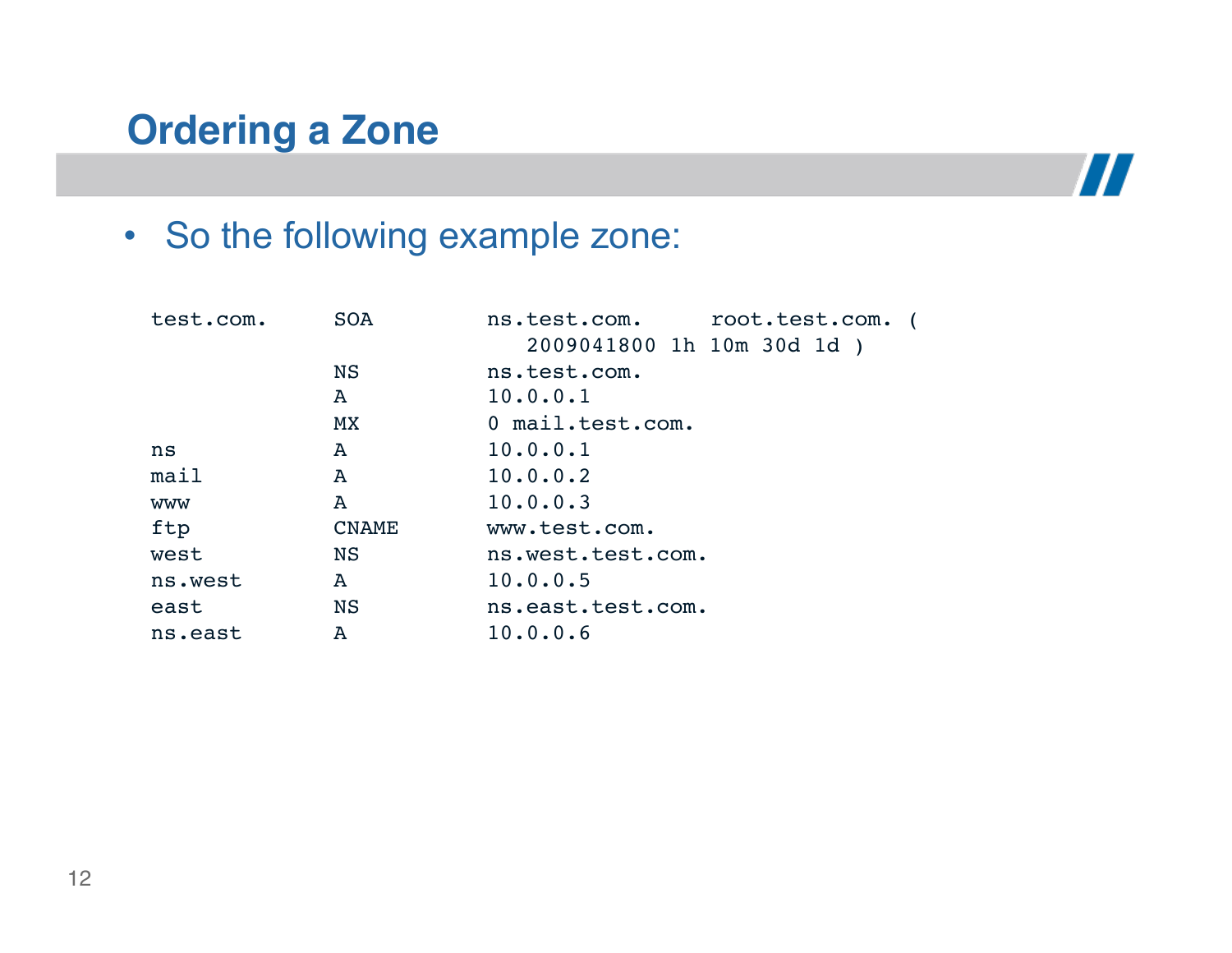#### **Ordering a Zone**



• Would sort to:

| <b>SOA</b>   | ns.test.com.      |                                             |
|--------------|-------------------|---------------------------------------------|
|              |                   |                                             |
| NS.          | ns.test.com.      |                                             |
| A            | 10.0.0.1          |                                             |
| <b>MX</b>    | 0 mail.test.com.  |                                             |
| NS           | ns.east.test.com. |                                             |
| A            | 10.0.0.6          |                                             |
| <b>CNAME</b> | www.test.com.     |                                             |
| A            | 10.0.0.2          |                                             |
| $\mathbf{A}$ | 10.0.0.1          |                                             |
| NS.          | ns.west.test.com. |                                             |
| $\mathbf{A}$ | 10.0.0.5          |                                             |
| A            | 10.0.0.3          |                                             |
|              |                   | root.test.com.<br>2009041800 1h 10m 30d 1d) |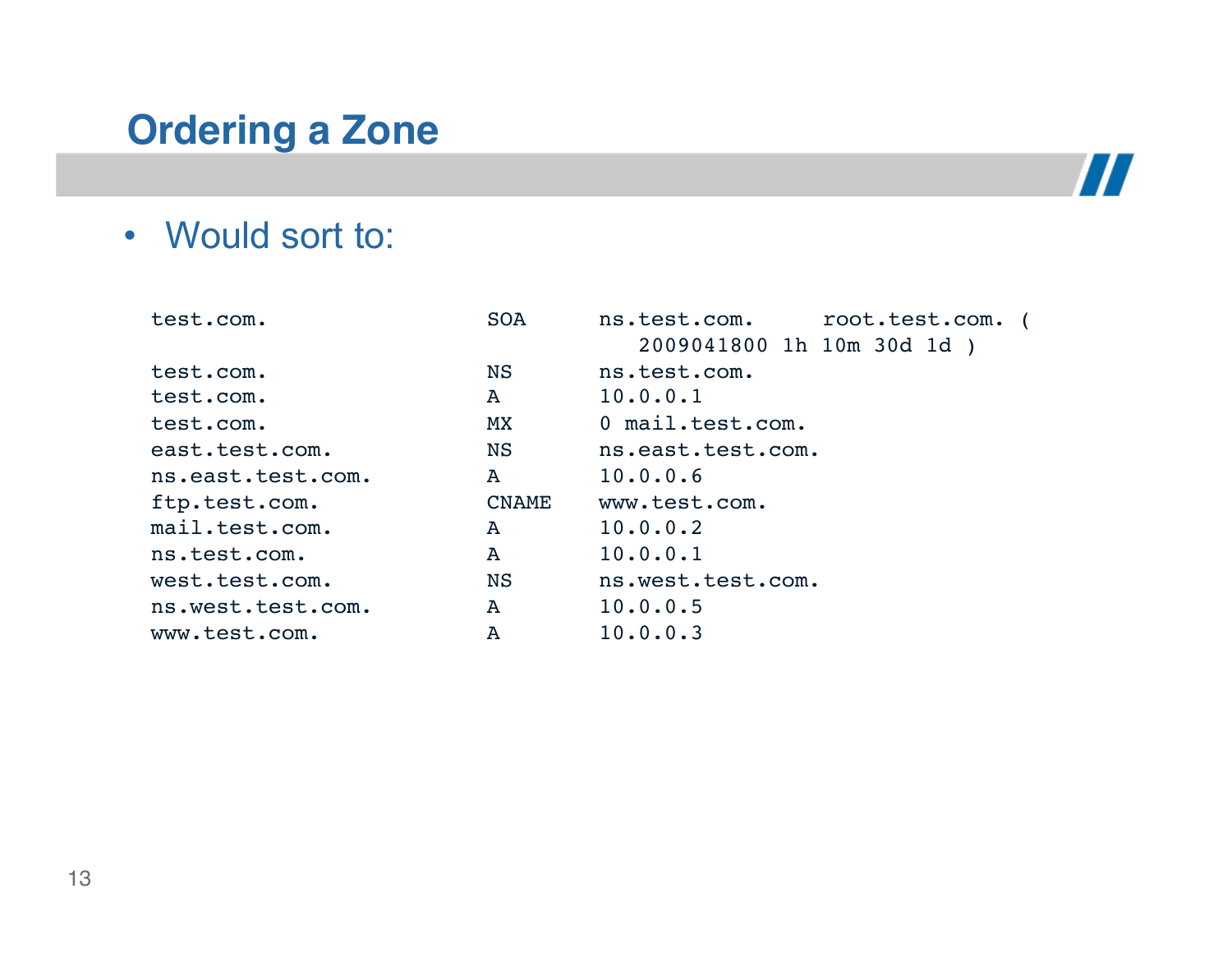#### **Adding NSEC Records**



 $\boldsymbol{H}$ 

| test.com.         | <b>SOA</b>                                                                                                                                                                                                                        | ns.test.com. root.test.com. (   |
|-------------------|-----------------------------------------------------------------------------------------------------------------------------------------------------------------------------------------------------------------------------------|---------------------------------|
|                   |                                                                                                                                                                                                                                   | 2009041800 1h 10m 30d 1d)       |
| test.com.         | NS                                                                                                                                                                                                                                | ns.test.com.                    |
| test.com.         | A                                                                                                                                                                                                                                 | 10.0.0.1                        |
| test.com.         | MX                                                                                                                                                                                                                                | 0 mail.test.com.                |
| test.com.         | <b>NSEC</b>                                                                                                                                                                                                                       | east.test.com. A NS SOA MX NSEC |
| east.test.com.    | NS Notes to the NS in the NS in the NS in the NS in the NS in the NS in the NS in the NS in the NS in the NS in the NS in the NS in the NS in the NS in the NS in the NS in the NS in the NS in the NS in the NS in the NS in     | ns.east.test.com.               |
| east.test.com.    | <b>NSEC</b>                                                                                                                                                                                                                       | ns.east.test.com. NS NSEC       |
| ns.east.test.com. | $\mathbf{A}$                                                                                                                                                                                                                      | 10.0.0.6                        |
| ns.east.test.com. | <b>NSEC</b>                                                                                                                                                                                                                       | ftp.test.com. A NSEC            |
| ftp.test.com.     | CNAME                                                                                                                                                                                                                             | www.test.com.                   |
| ftp.test.com.     | <b>NSEC</b>                                                                                                                                                                                                                       | mail.test.com. CNAME NSEC       |
| mail.test.com.    | $\mathbf{A}$                                                                                                                                                                                                                      | 10.0.0.2                        |
| mail.test.com.    | <b>NSEC</b>                                                                                                                                                                                                                       | ns.test.com. A NSEC             |
| ns.test.com.      | $\mathbf{A}$                                                                                                                                                                                                                      | 10.0.0.1                        |
| ns.test.com.      | <b>NSEC</b>                                                                                                                                                                                                                       | west.test.com. A NSEC           |
| west.test.com.    | NS Notes to the New York of the New York of the New York of the New York of the New York of the New York of the New York of the New York of the New York of the New York of the New York o<br>New York of the New York of the New | ns.west.test.com.               |
| west.test.com.    | <b>NSEC</b>                                                                                                                                                                                                                       | ns.west.test.com. NS NSEC       |
| ns.west.test.com. | $\mathbf{A}$                                                                                                                                                                                                                      | 10.0.0.5                        |
| ns.west.test.com. | <b>NSEC</b>                                                                                                                                                                                                                       | www.test.com. A NSEC            |
| www.test.com.     | $\mathbf{A}$                                                                                                                                                                                                                      | 10.0.0.3                        |
| www.test.com.     | <b>NSEC</b>                                                                                                                                                                                                                       | test.com. A NSEC                |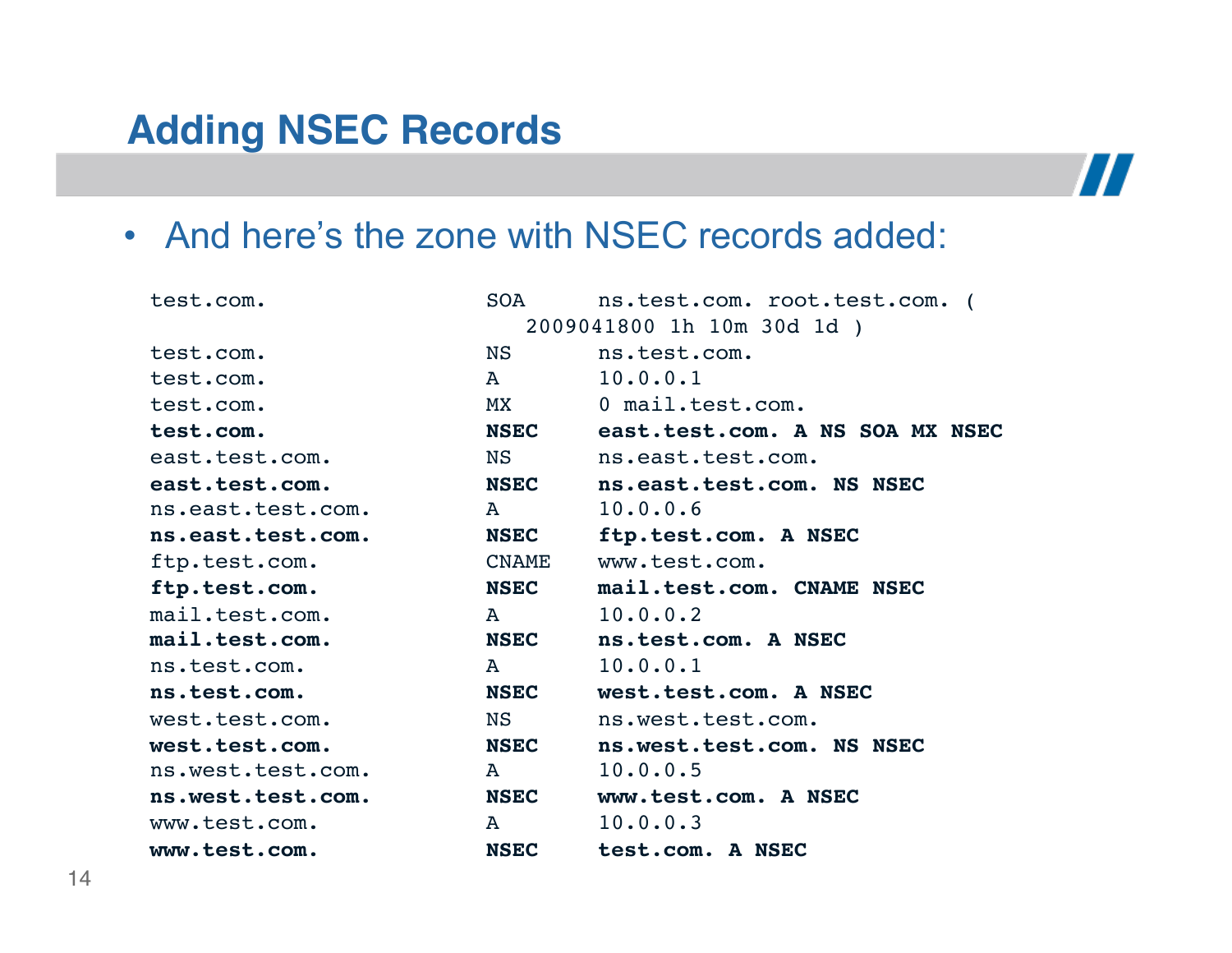#### **Notes on NSEC**



- The final NSEC "wraps around" from the last name in the ordered zone to the first
- Each NSEC record has a corresponding RRSIG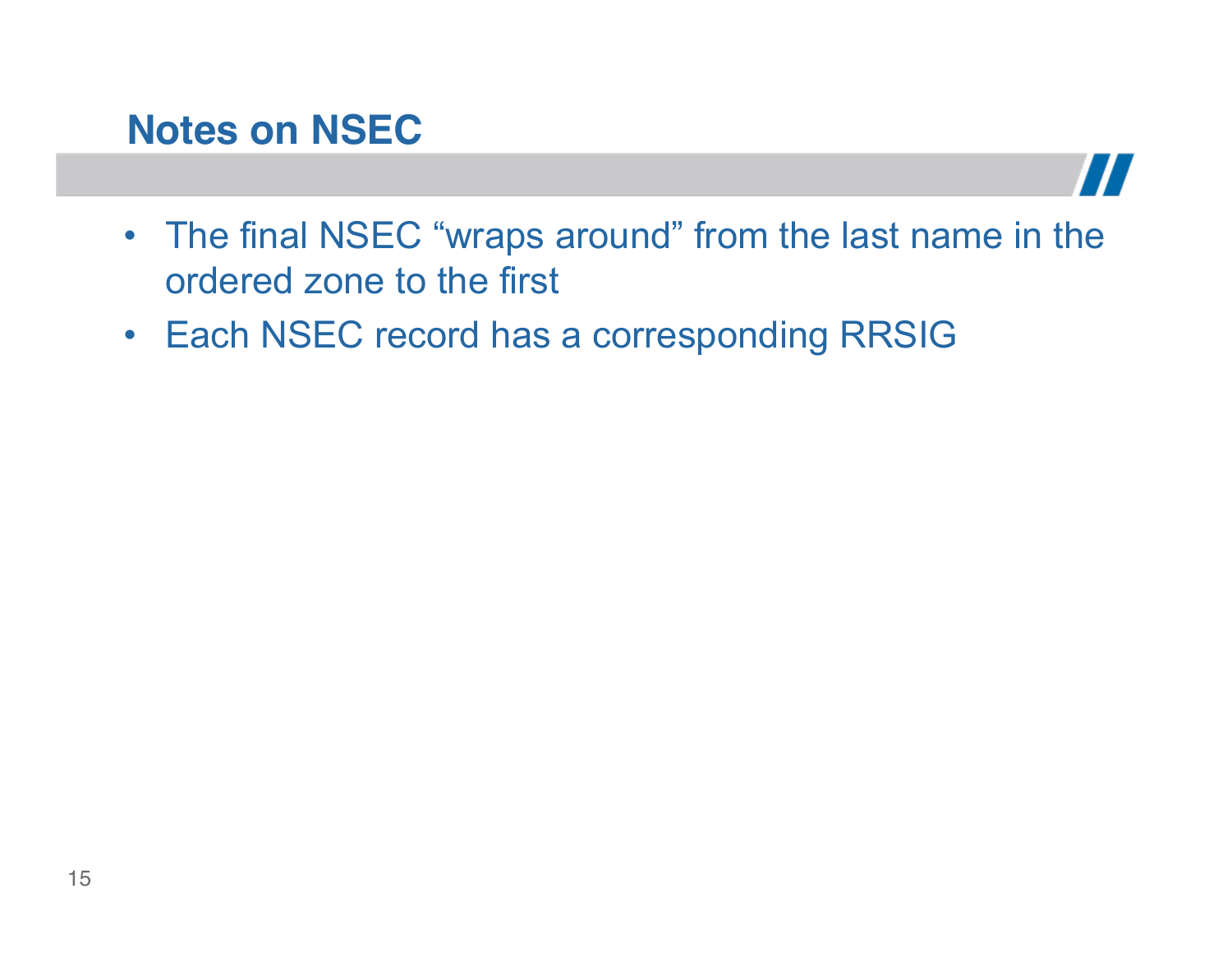# **NSEC In Use**



- Looking up *north.test.com*: the name doesn't exist
	- The response has return code NXDOMAIN and includes:

mail.test.com. NSEC ns.test.com. A NSEC

"No domain names in the zone between *mail.test.com* and *ns.test.com*"

- Looking up TXT records for *mail.test.com*: the name exists but has no TXT records
	- The response has return code NOERROR, no records in the answer section, and includes:

mail.test.com. NSEC ns.test.com. A NSEC

"No TXT records for *mail.test.com*, only A and NSEC"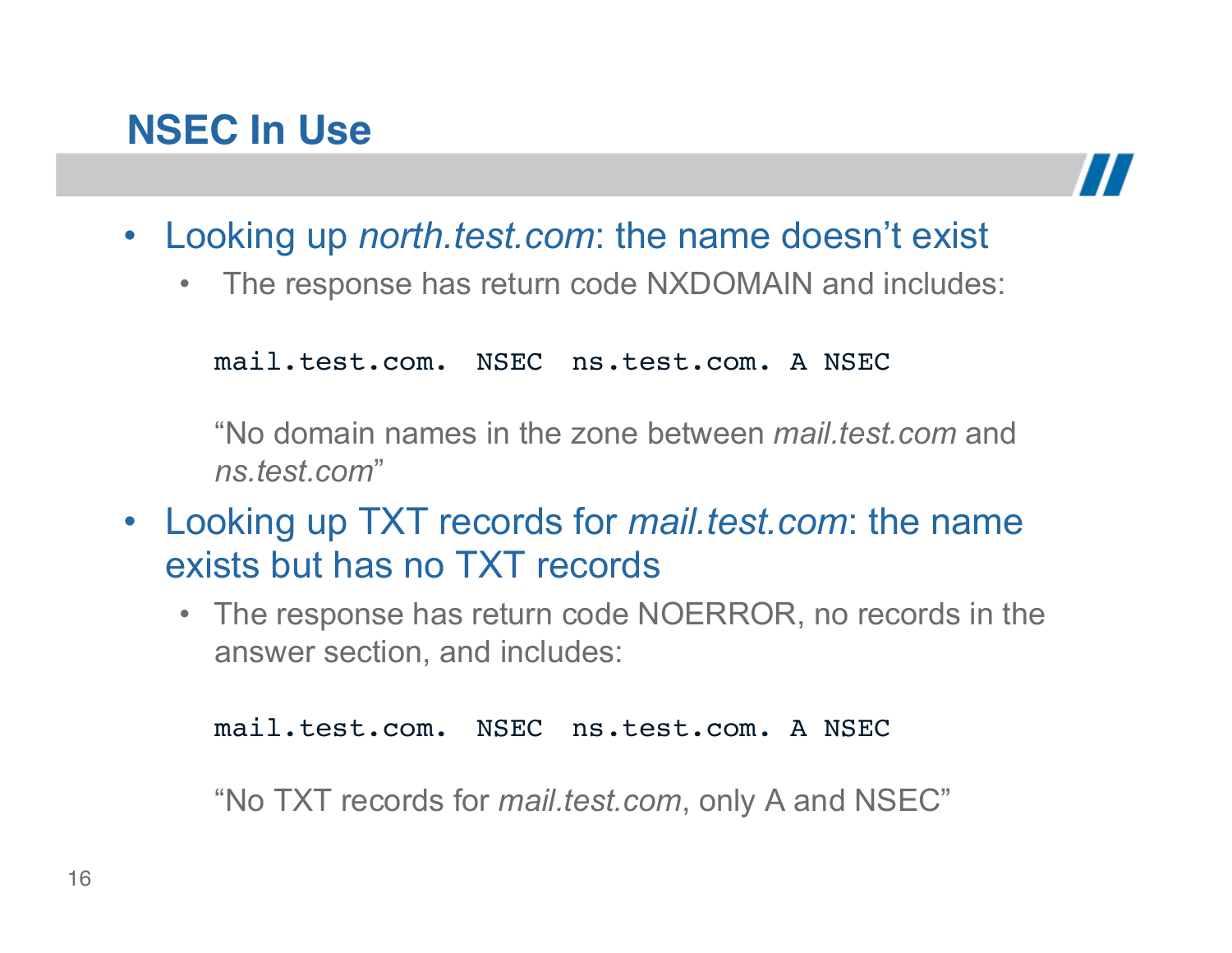# **Chain of Trust**



- There are no certificates in DNSSEC
- The trust model is rigid
- The chain of trust flows from parent zone to child zone
- Only a zone's parent can vouch for its keys' identity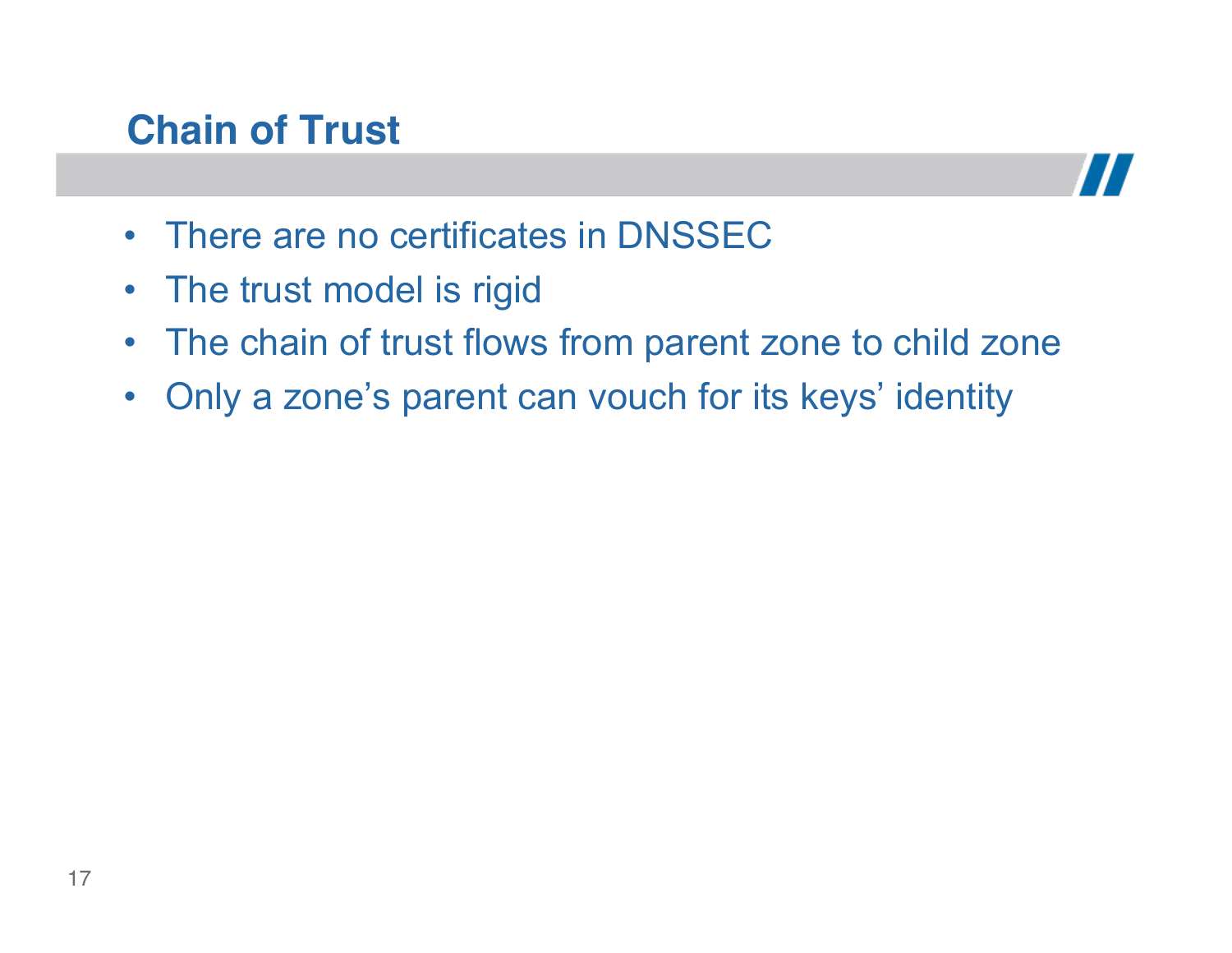# **Types of Keys**



- Signed zone has DNSKEY RRset at apex
	- Usually contains multiple keys
	- One or more **key-signing keys (KSKs)**
	- One or more **zone-signing keys (ZSKs)**
- KSK
	- Signs only the DNSKEY RRset
- ZSK
	- Signs the rest of the zone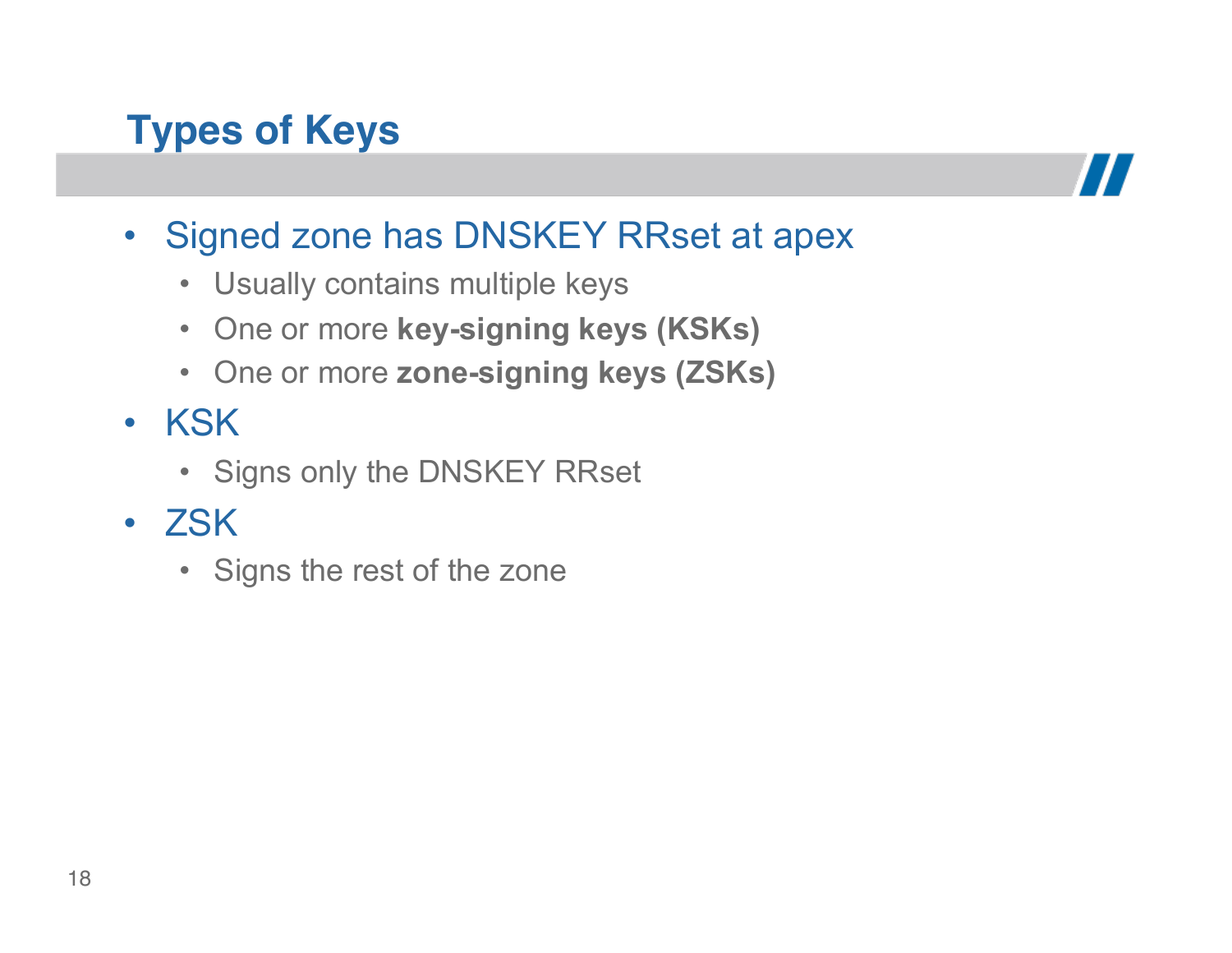# **Delegation Signer (DS) Records**



- The **Delegation Signer (DS)** record specifies a child zone's KSK
	- DS record contains a cryptographic hash of child's KSK
- A zone's DS records only appear in its parent zone
	- Along with NS records at a delegation point
- DS records are signed by the parent zone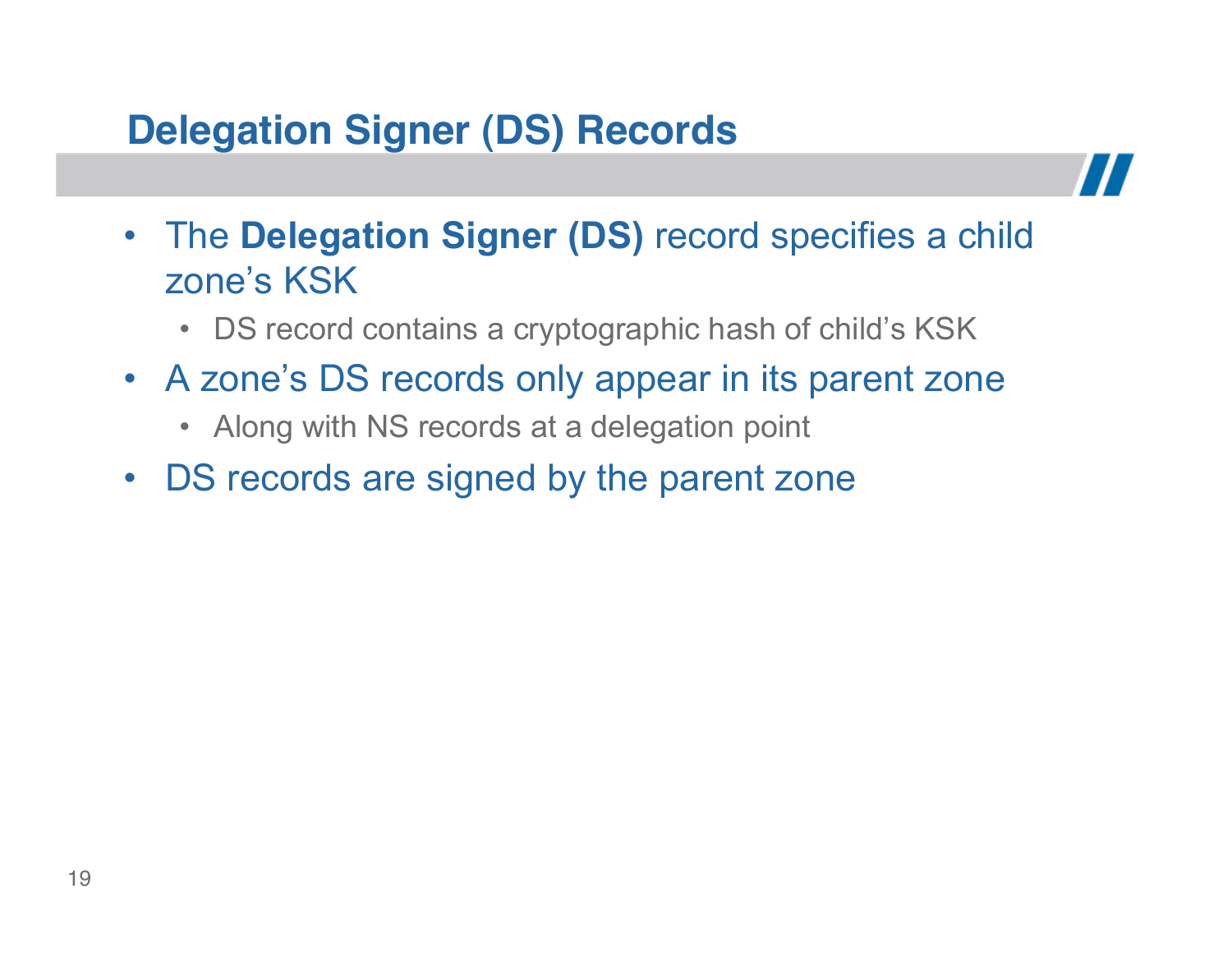#### **The DS Record**

| ; This is an excerpt of the .com zone data file |       |              |                                      |
|-------------------------------------------------|-------|--------------|--------------------------------------|
| test.com.                                       | 86400 | <b>NS</b>    | ns1.test.com.                        |
|                                                 | 86400 | <b>NS</b>    | ns2.test.com.                        |
|                                                 | 86400 | DS           | 46894 5 1 (                          |
|                                                 |       |              | A6879FC55299A0985CF0D72B0EDAD528C10E |
|                                                 |       |              | $FDOO$ )                             |
|                                                 | 86400 | DS           | 46894 5 2 (                          |
|                                                 |       |              | BEA484A06FBB93034A3FD9CE8C7F37391B0B |
|                                                 |       |              | FAA2AA58B1EB09A5B59DFBAF304B)        |
|                                                 | 86400 | <b>RRSIG</b> | DS 5 2 86400 20090507235959 (        |
|                                                 |       |              | 20090501000000 810 com.              |
|                                                 |       |              | D05vBDjM9hb01uaMk/GYG81aZWGCDp/Hn90P |
|                                                 |       |              | vpthFK4qPMwCvX+r3HQeKyWYzbEnr/mIAO1L |
|                                                 |       |              | 6OLhi5vvbD48+UulDyplXVJ37nJrt9DiFN75 |
|                                                 |       |              | z7nk2rjEctoNSZ3BI1NVwtvFl5zBHSDqih2x |
| <b>DS record's fields:</b><br>$\bullet$         |       |              | /dRJQ2ICfDVIdC3tdV8IPV0zJWE=)        |

 $\boldsymbol{H}$ 

- **46894**, the key ID/tag/footprint
- **5**, the DNSKEY algorithm number (RSA with SHA1)
- The digest type: **1** is SHA-1, **2** is SHA-256
- Finally, the digest, in hexadecimal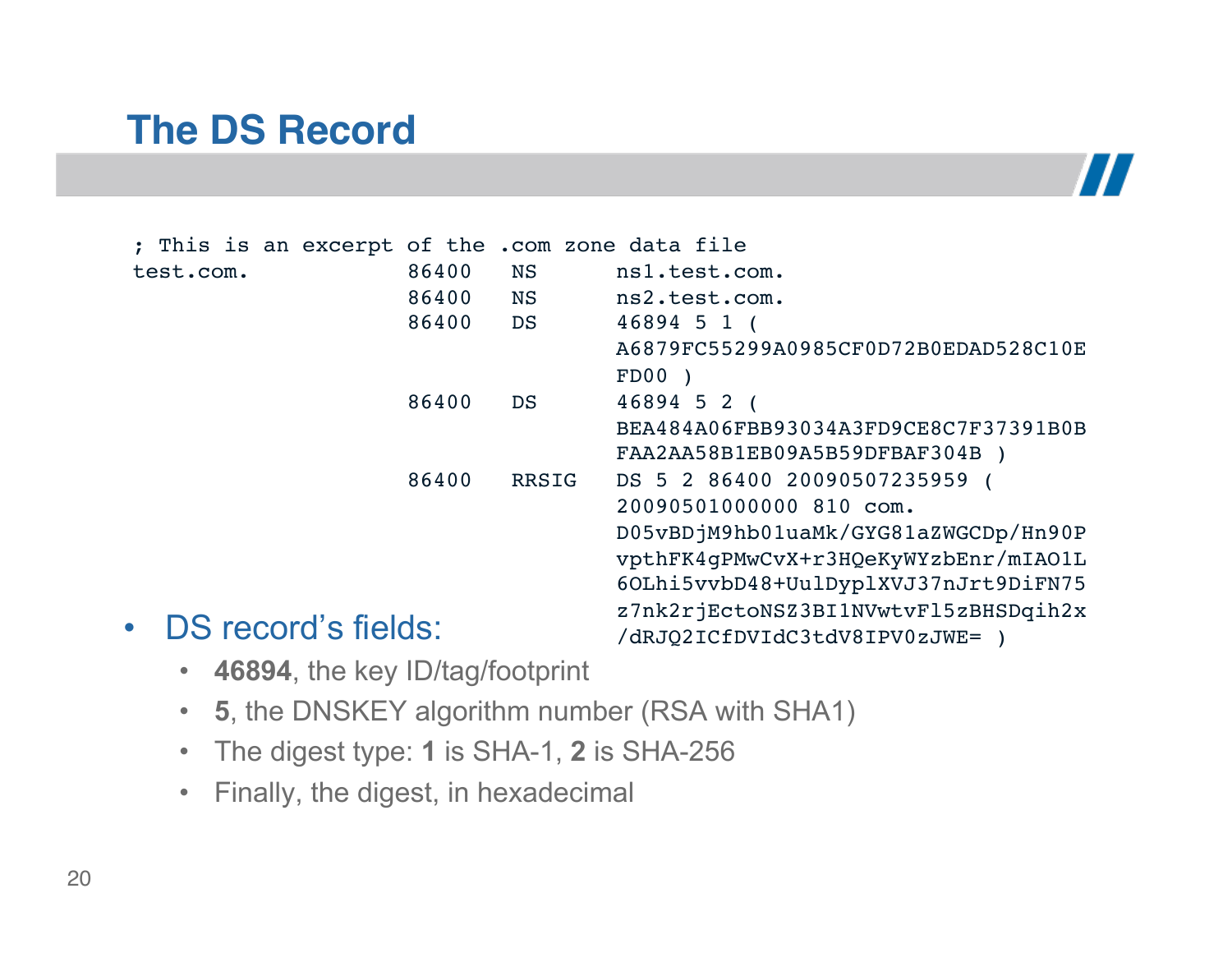#### **Unsigned Zone Example:** *example.com*

77

example.com. SOA <SOA stuff> example.com. NS ns1.secure-hoster.net. example.com. NS ns2.secure-hoster.net. example.com. A 192.45.56.67 example.com. MX 10 mail.example.com. mail.example.com. A 192.45.56.68 www.example.com. A 192.45.56.67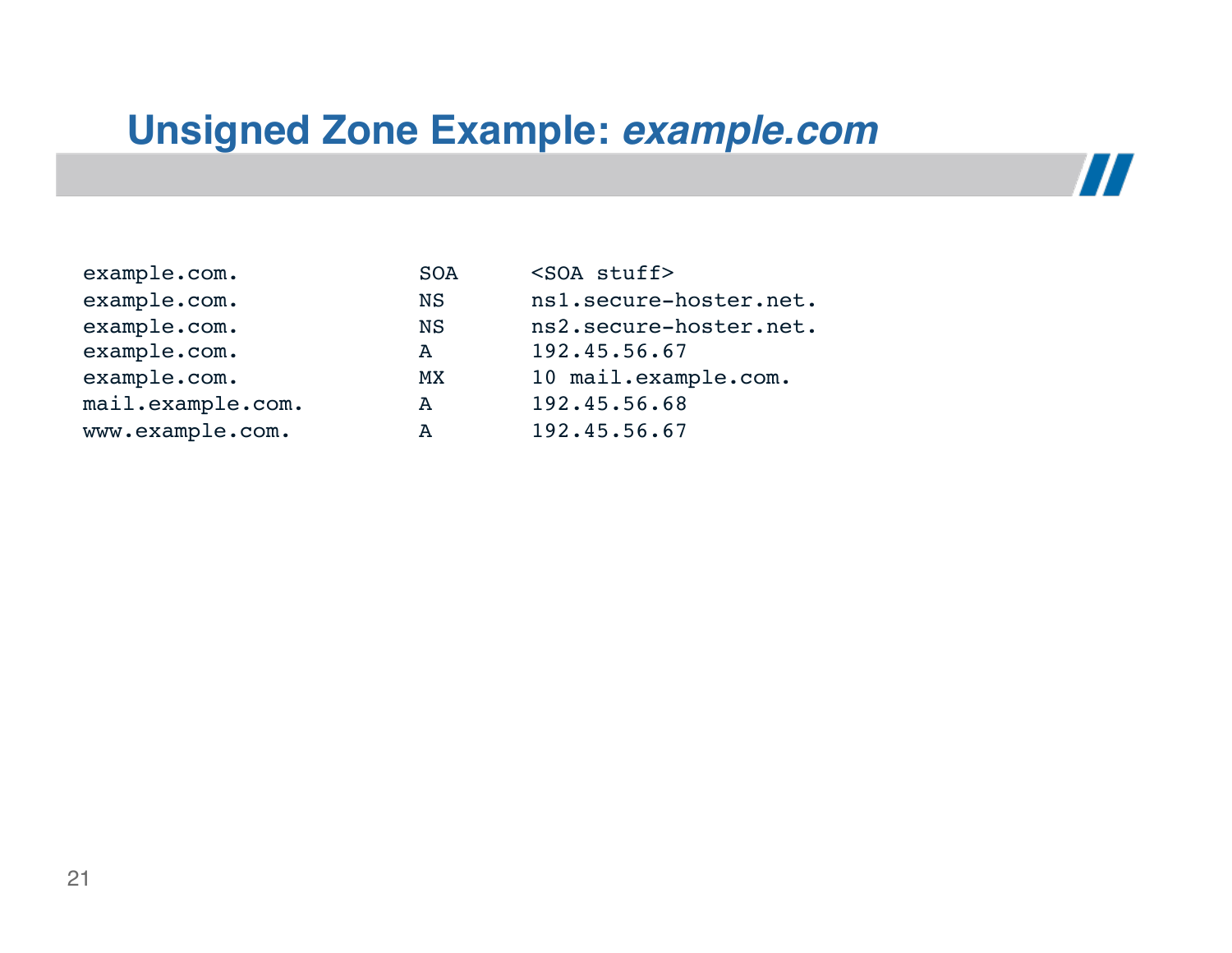#### **Signed Zone Example:** *example.com*

example.com. SOA <SOA stuff> **example.com. RRSIG SOA <RRSIG stuff>** example.com. NS ns1.secure-hoster.net. example.com. NS ns2.secure-hoster.net. **example.com. RRSIG NS <RRSIG stuff>** example.com. A 192.45.56.67 **example.com. RRSIG A <RRSIG stuff>** example.com. MX 10 mail.example.com. **example.com. RRSIG MX <RRSIG stuff> example.com. DNSKEY <Key that signs example.com DNSKEY RRSet> ; KSK example.com. DNSKEY <Key that signs the rest of example.com zone> ; ZSK example.com. RRSIG DNSKEY <RRSIG stuff> example.com. NSEC mail.example.com. SOA NS A MX DNSKEY RRSIG NSEC example.com. RRSIG NSEC <RRSIG stuff>** mail.example.com. A 192.45.56.68 **mail.example.com. RRSIG A <RRSIG stuff> mail.example.com. NSEC www.example.com. A RRSIG NSEC mail.example.com. RRSIG NSEC <RRSIG stuff>** www.example.com. A 192.45.56.67 **www.example.com. RRSIG A <RRSIG stuff> www.example.com. NSEC example.com. A RRSIG NSEC www.example.com. RRSIG NSEC <RRSIG stuff>**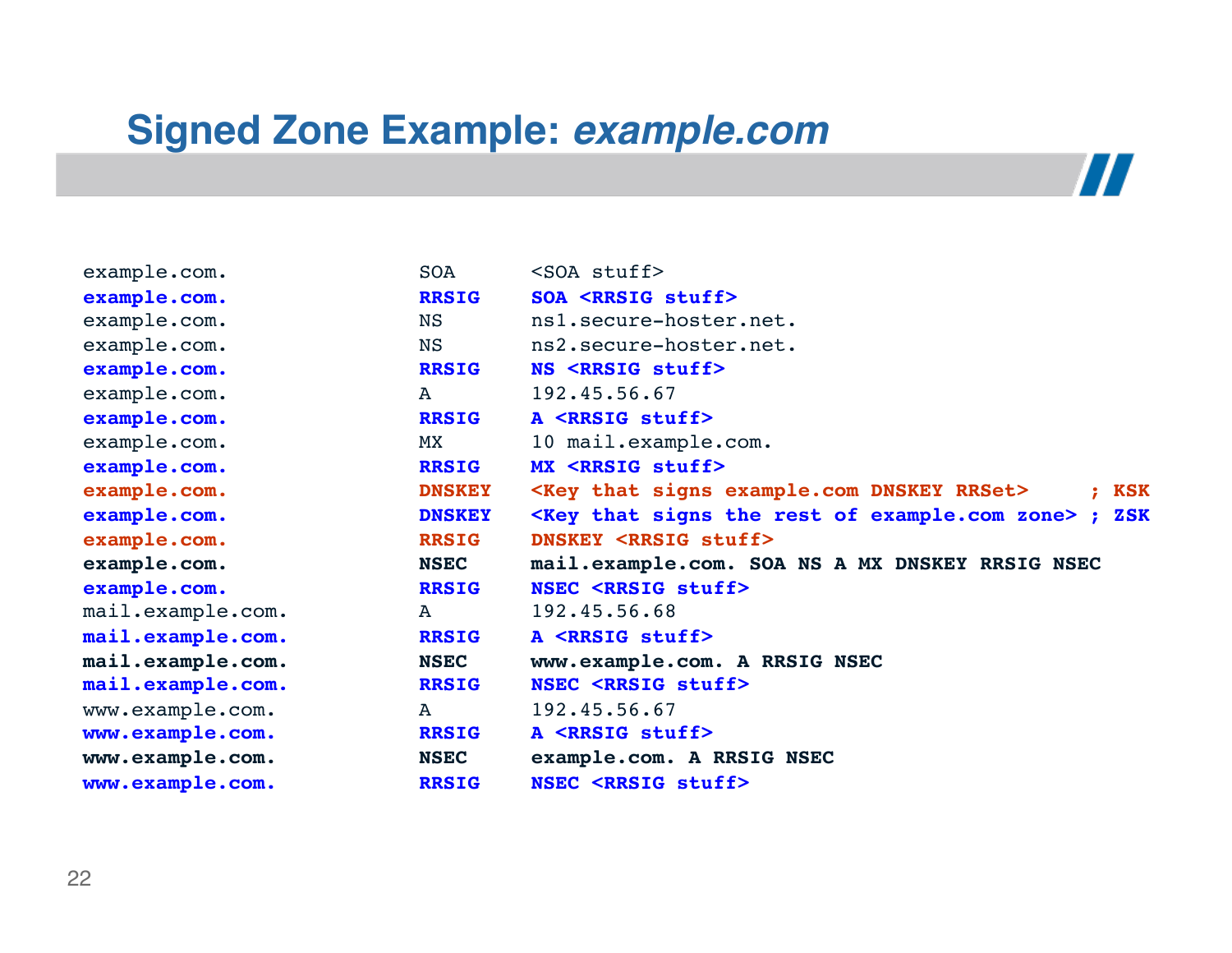#### **Trust Anchors**



- You have to trust somebody
- DNSSEC validators need a list of trust anchors
	- Keys (usually KSKs) that are implicitly trusted
	- Analogous to list of certificate authorities (CAs) in web browsers
- Trust anchor store can be updated via:
	- Manual process
		- Static configuration
	- DNSSEC "in band" update protocol
		- RFC 5011
	- Other trusted update mechanism
		- From name server or operating system vendor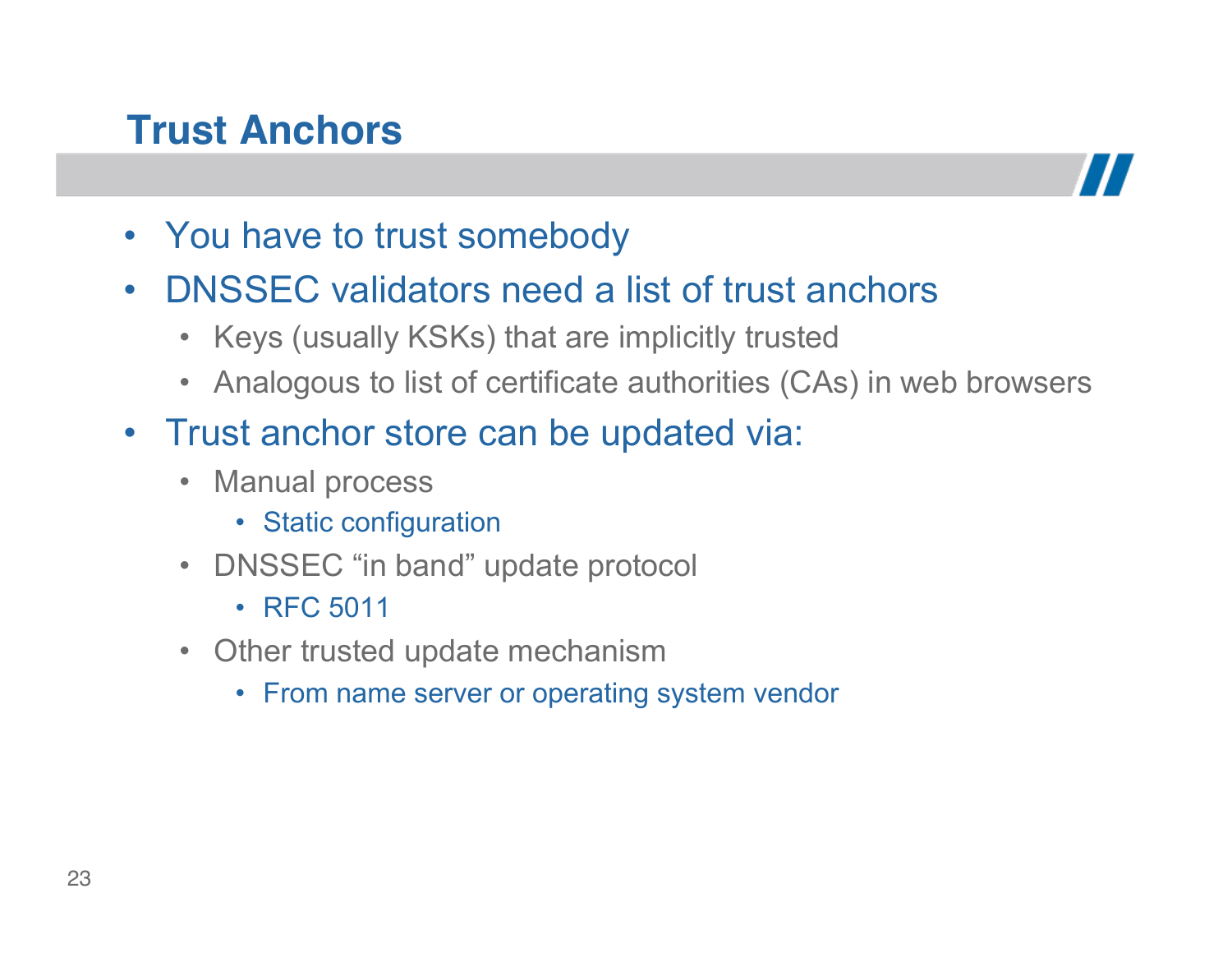#### **Example Chain of Trust**



- We are looking up A records for *www.verisign.com*.
- Trust anchor for root zone **KSK +** 
	- Statically configured in the DNSSEC validator
- root  $KSK \rightarrow root ZSK \rightarrow .com DS \rightarrow$ 
	- In the root zone
- *.com* **KSK .***com* **ZSK**  *verisign.com* **DS** 
	- In the *.com* zone
- *verisign.com* **KSK** *verisign.com* **ZSK**  *www.verisign.com* **A** 
	- In the *verisign.com* zone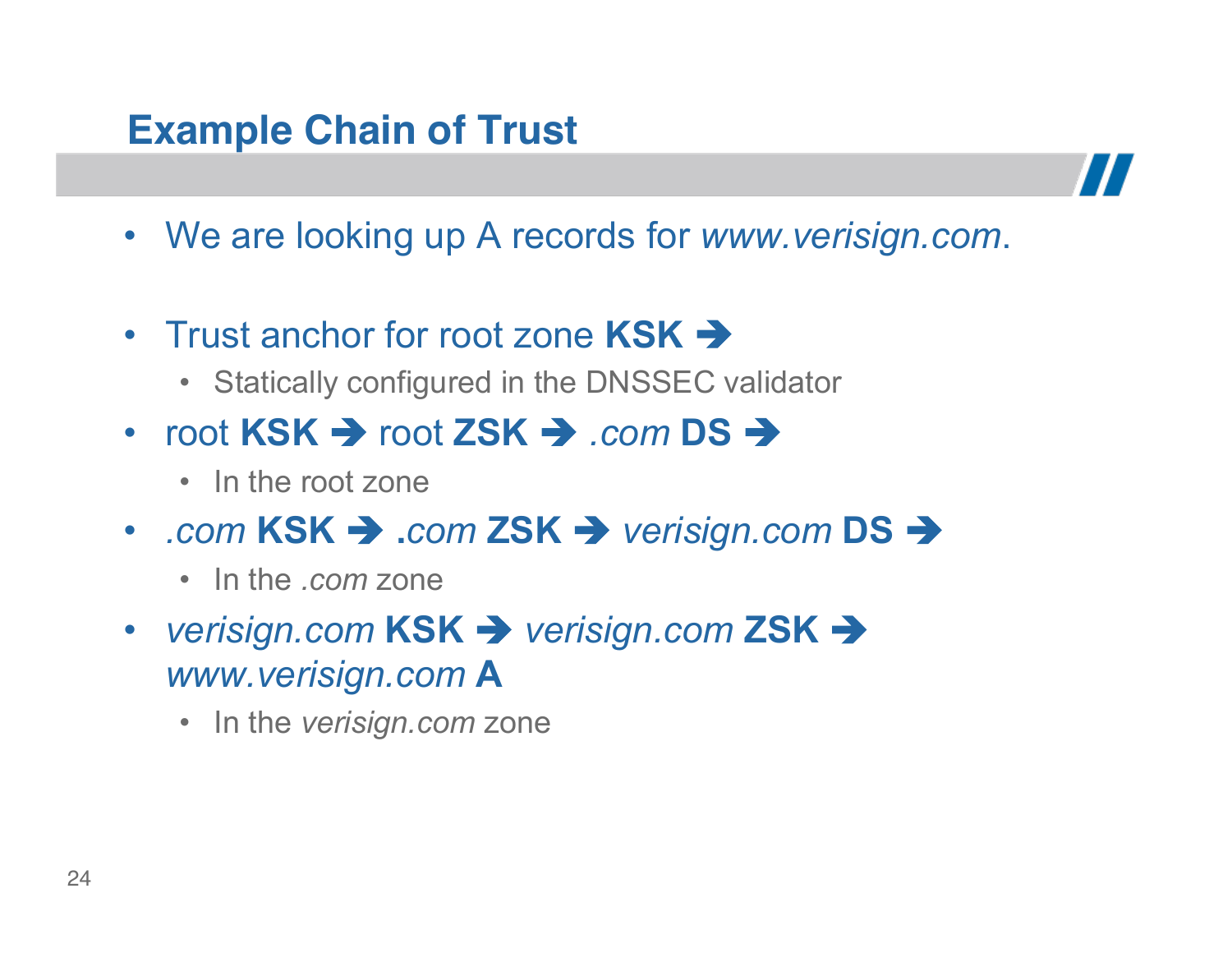#### **NSEC3**



- **NSEC3** is an alternative to NSEC providing:
	- Non-enumerability
	- Opt-Out
- Significant standards effort by Verisign, Nominet (*.uk*  registry) and DENIC (*.de* registry)
- RFC 5155
	- Published February, 2008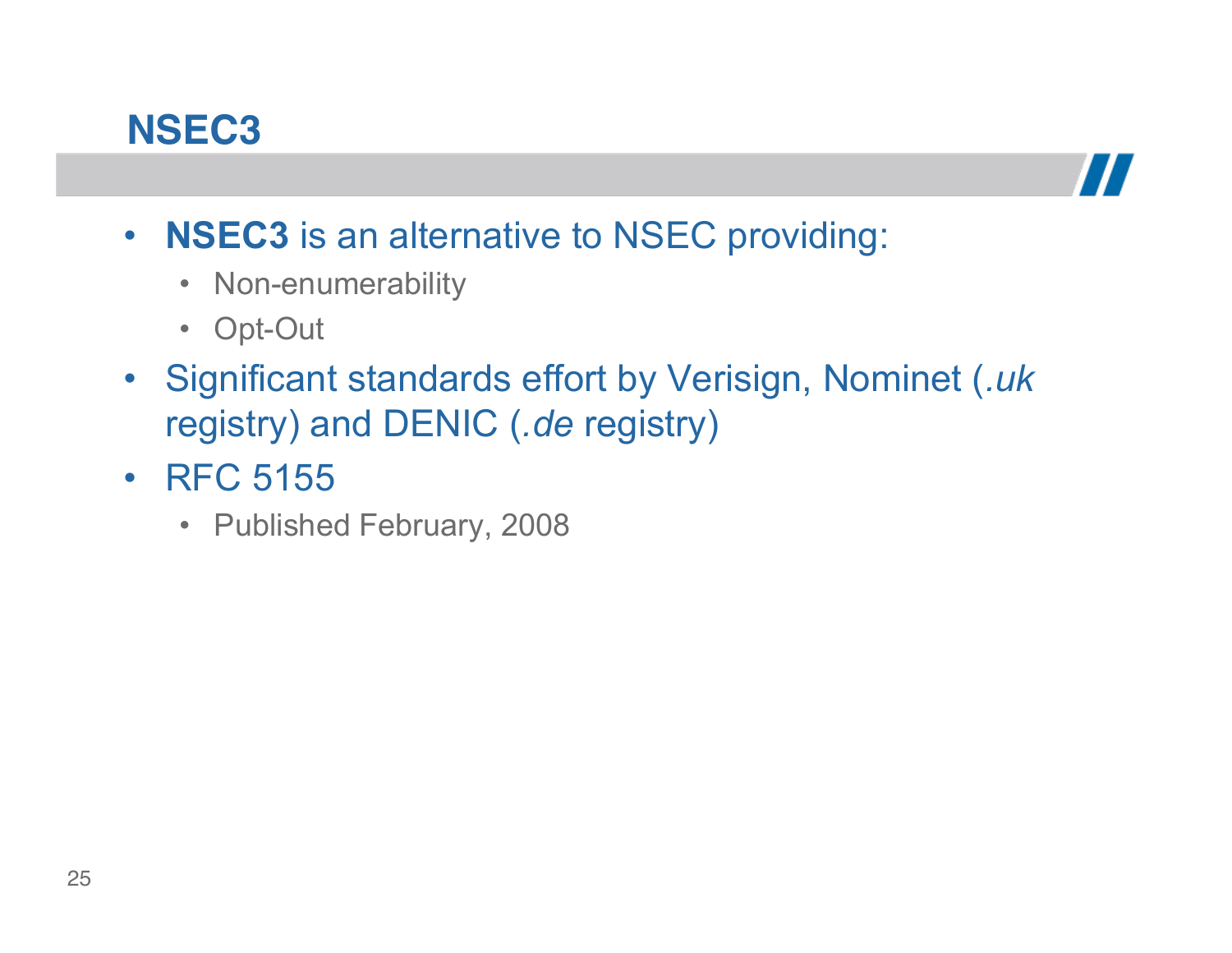# **Non-Enumerability**



- Stops zone enumeration via "zone walking" the NSEC chain
- NSEC3 chain is hash of names
- Example:
	- Zone: *alpha.com, bravo.com, charlie.com*
	- NSEC chain:
		- *alpha.com* > *bravo.com* > *charlie.com*
	- NSEC3:
		- H(*bravo.com*) H(*alpha.com*) H(*charlie.com*)
		- *adfjkhjim.com djadfjhifj.com qsfiudfiud.com*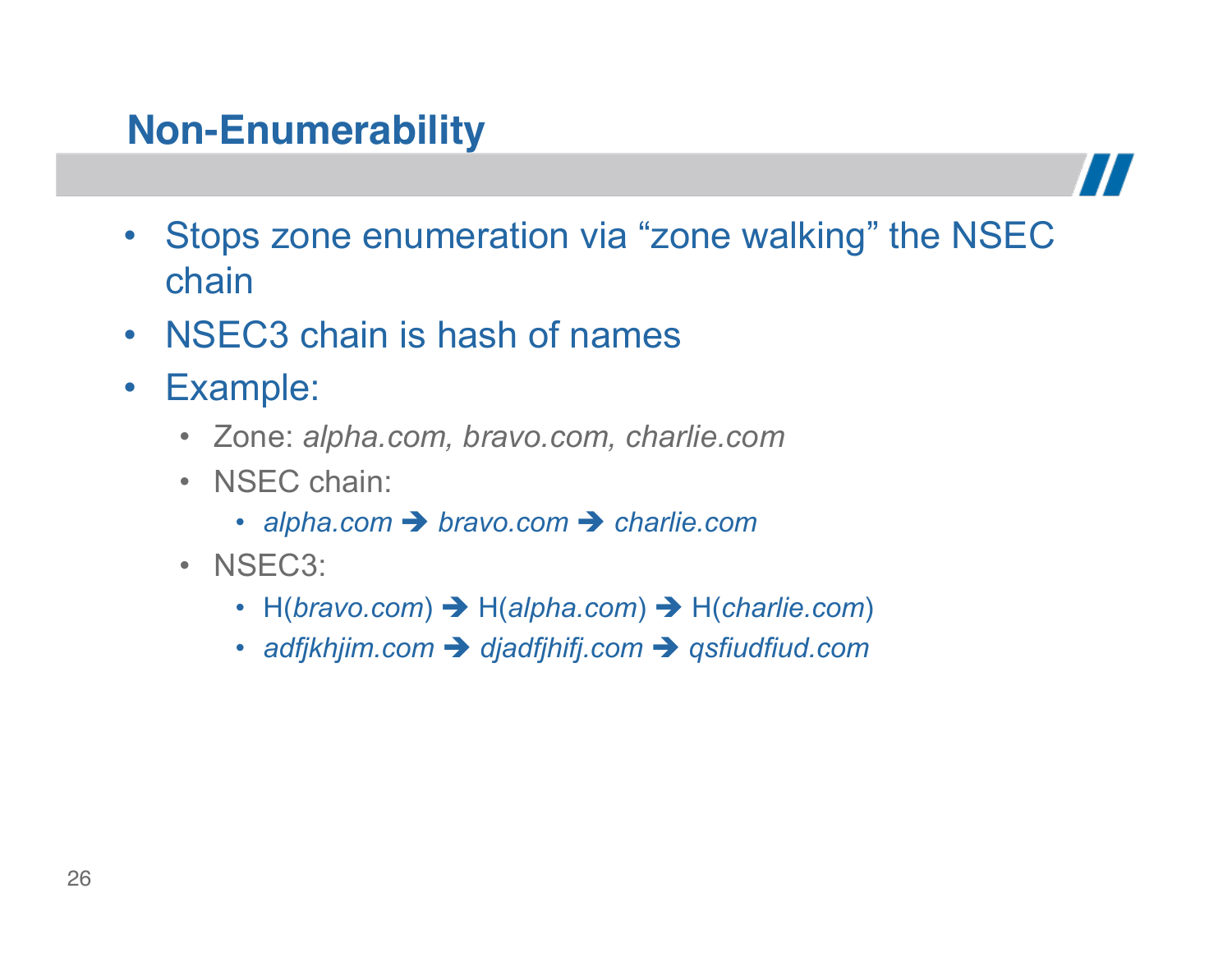# **Opt-Out**



- Standard DNSSEC:
	- Every name in a zone has an NSEC
		- Including delegations (NS records)
- Opt-Out DNSSEC:
	- Only secure delegations have an NSEC
		- I.e., delegations to zones that are themselves signed
- Better for large zones like .com
	- Many names, but few secure delegations
	- Shorter NSEC3 chain
	- Fewer signatures
	- Smaller signed zone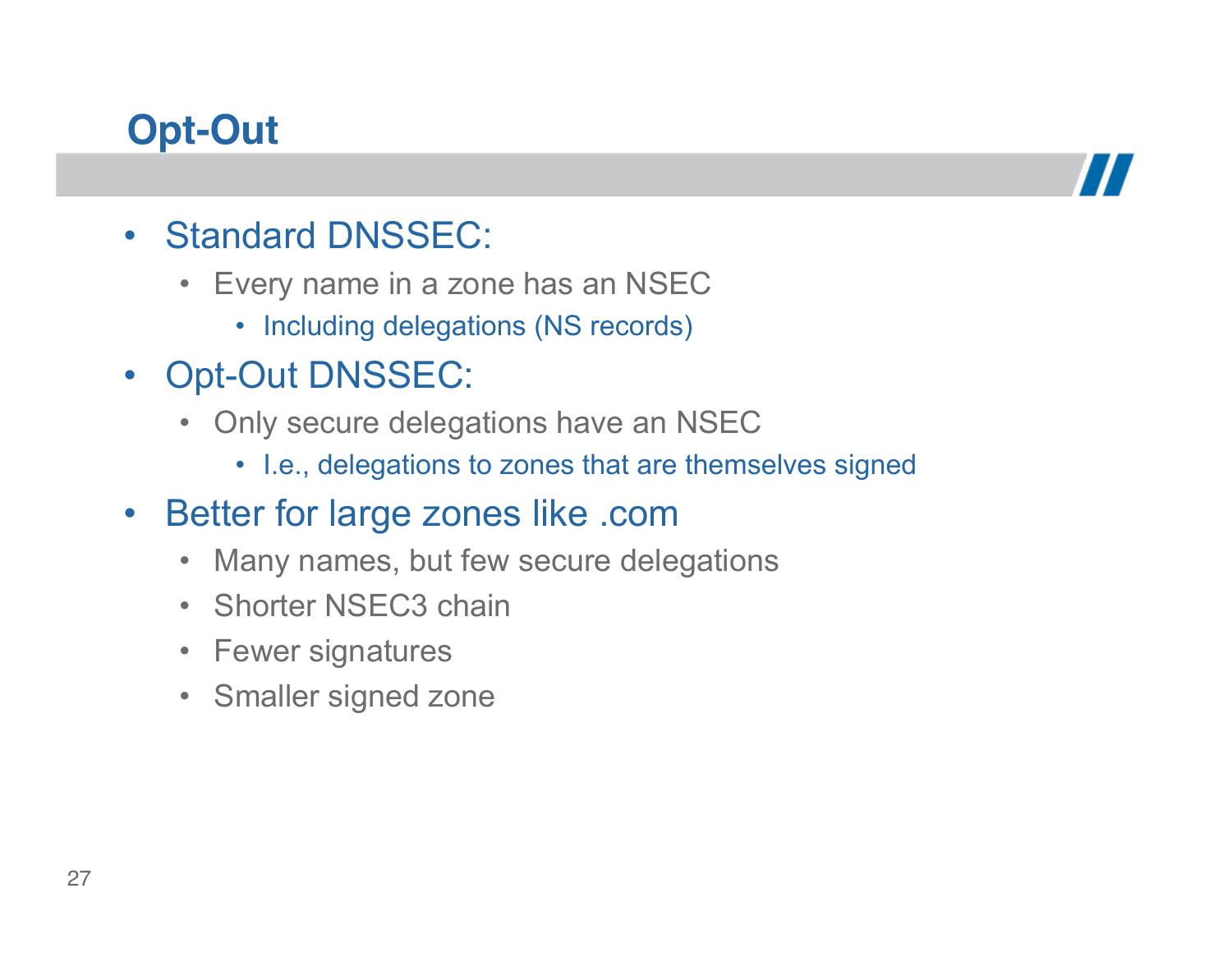#### **Changes for DNSSEC**



 $\boldsymbol{\mathit{II}}$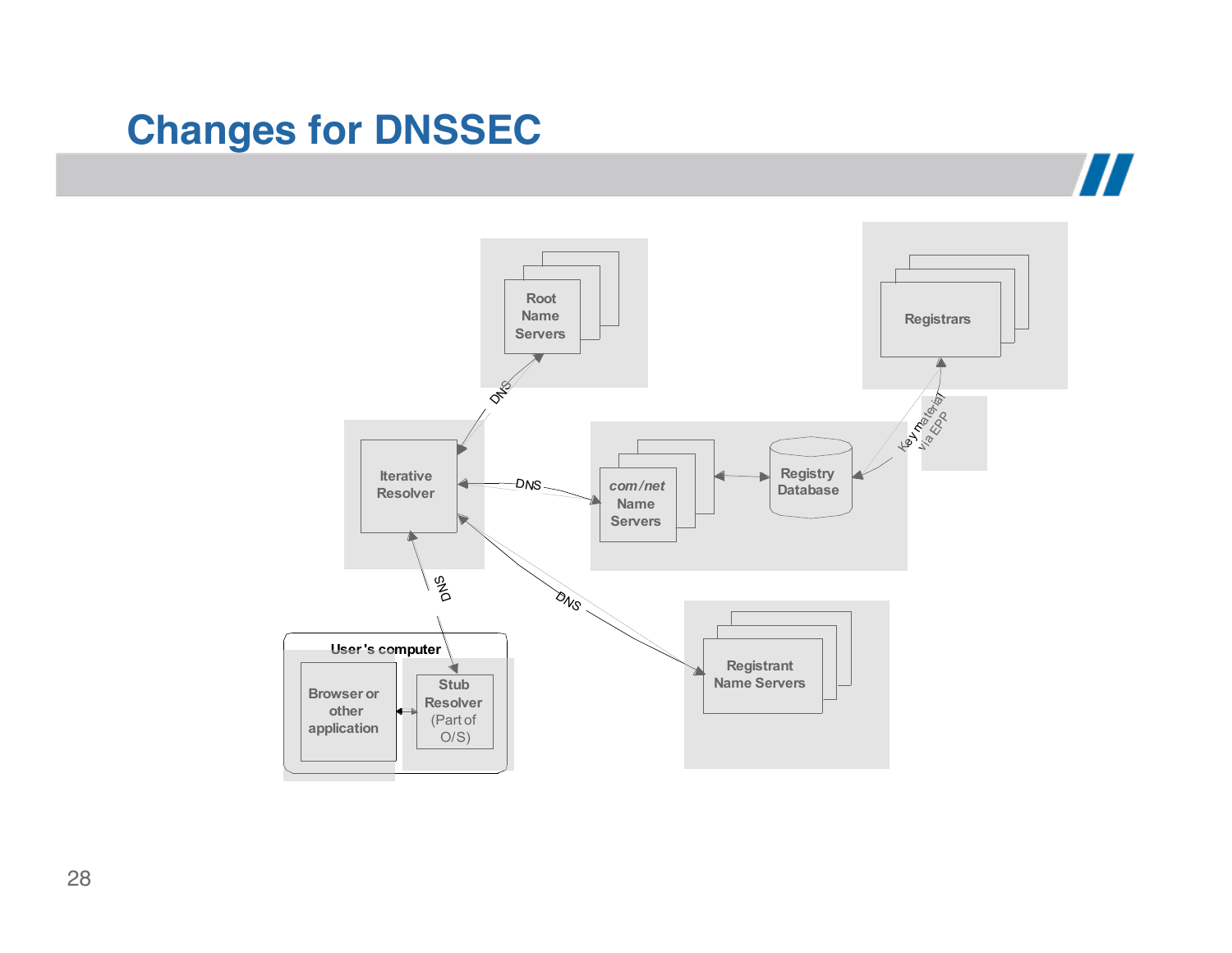# **What will DNSSEC be used for?**



- Protecting applications against DNS spoofing attacks
	- Recursive name servers will perform DNSSEC validation and throw away bad data before it reaches downstream clients
	- Eventually some stub resolvers and even applications may do their own DNSSEC validation
- Opening up DNS as a secure repository for various kinds of data
	- Web site authentication and privacy
		- Self-signed X.509 certificates authenticated by DNSSEC
	- Mail origin authentication
	- SSH host key authentication
	- Publication mechanism for other public keys?
	- Secure routing information repository?
	- The sky's the limit if data from the DNS has a higher level of trust than currently